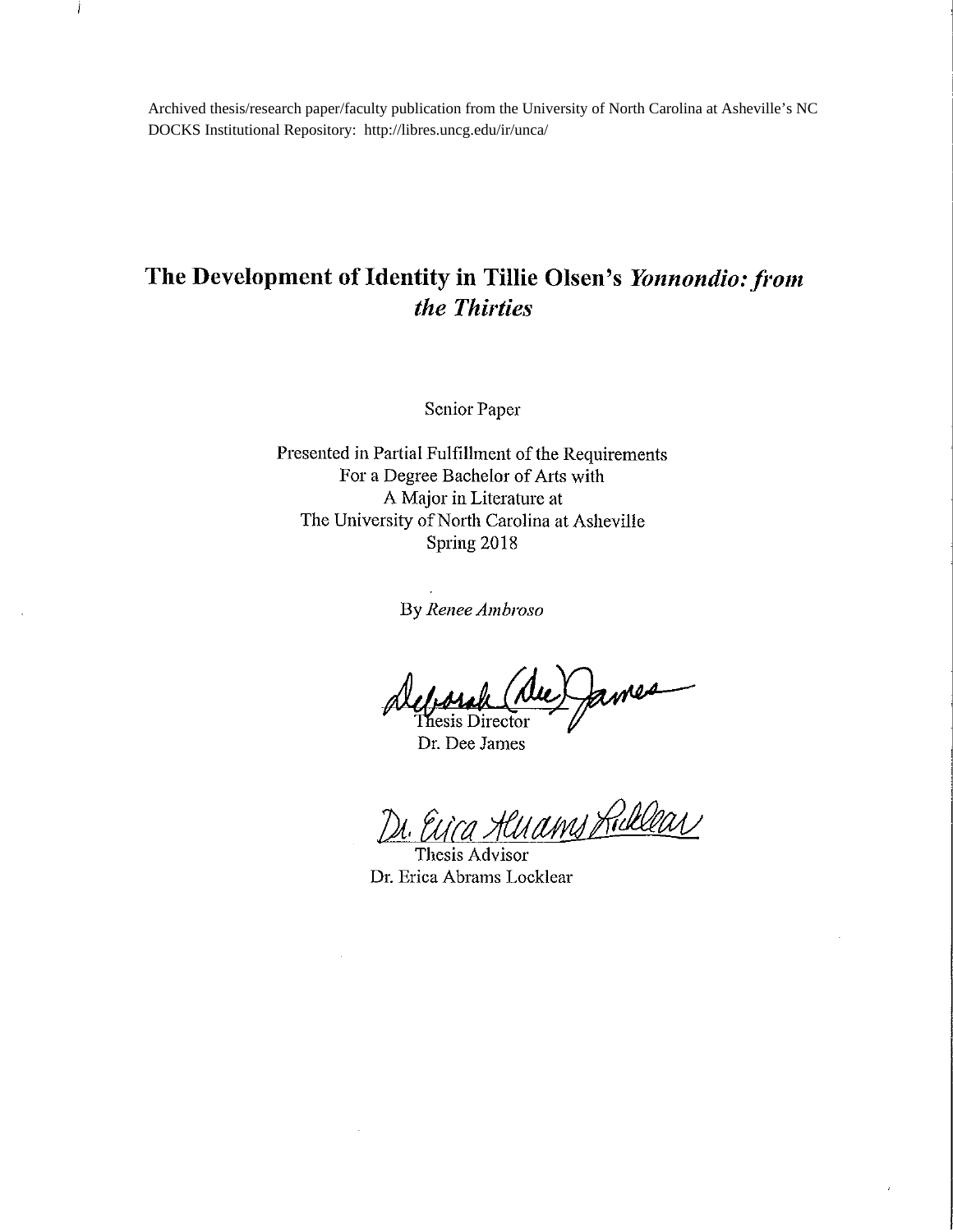Dr. James

LIT 498

 $\overline{a}$ 

10 April, 2018

The Development of Identity in Tillie Olsen's *Yonnondio: from the Thirties*  Published in 1974, Tillie Olsen wrote *Yonnondio*: *from the Thirties* from 1932 to either 1936 or 1937.<sup>1</sup> Despite signing a contract with Random House in 1934, Olsen set the unfinished book aside when the demands of marriage, motherhood, and various jobs left her with little time or energy to work on the book. About forty years later, Olsen recovered her manuscript and made the decision not to revise or add to the original text before publishing. Olsen's first and only published novel, *Yonnondio* follows the Holbrook family in the mid 1920's as they struggle through extreme poverty.2 Critics agree that it was Olsen's goal, not only with *Yonnondio* but throughout her literary career, to bring into focus through literature the lives of working-class people, especially women. Olsen sought to bring attention to women whose lives and aspirations were limited and silenced by their class and gender. In *Yonnondio*, for the oldest daughter of the family, Mazie, and her mother Anna, being poor and female work in tandem as disadvantages that compound one another.

 Olsen continued to work towards her goal of expressing the lives of marginalized people through literature with her various short stories, as well as her anthology *Silences*, published four years after Yonnondio. A collection of lectures and essays by Olsen detailing what she considered to be causes of the silencing of creative or literary powers of women writers, as critic

<sup>&</sup>lt;sup>1</sup> Various sources state specifically 1936 or 1937. According to Olsen's own afterward to *Yonnondio,* she discontinued work on the novel at a nonspecific time between these two years. <sup>2</sup> Olsen defines the setting before the first chapter, stating "the opening of this book is the early 1920's" (Olsen 1). However, it is possible this is a typo, since the book is titled "from the Thirties", and Olsen describes in the afterward the social climate of the 1930's, stating that *Yonnondio* "bespeaks the consciousness and roots of that decade" (Olsen 195).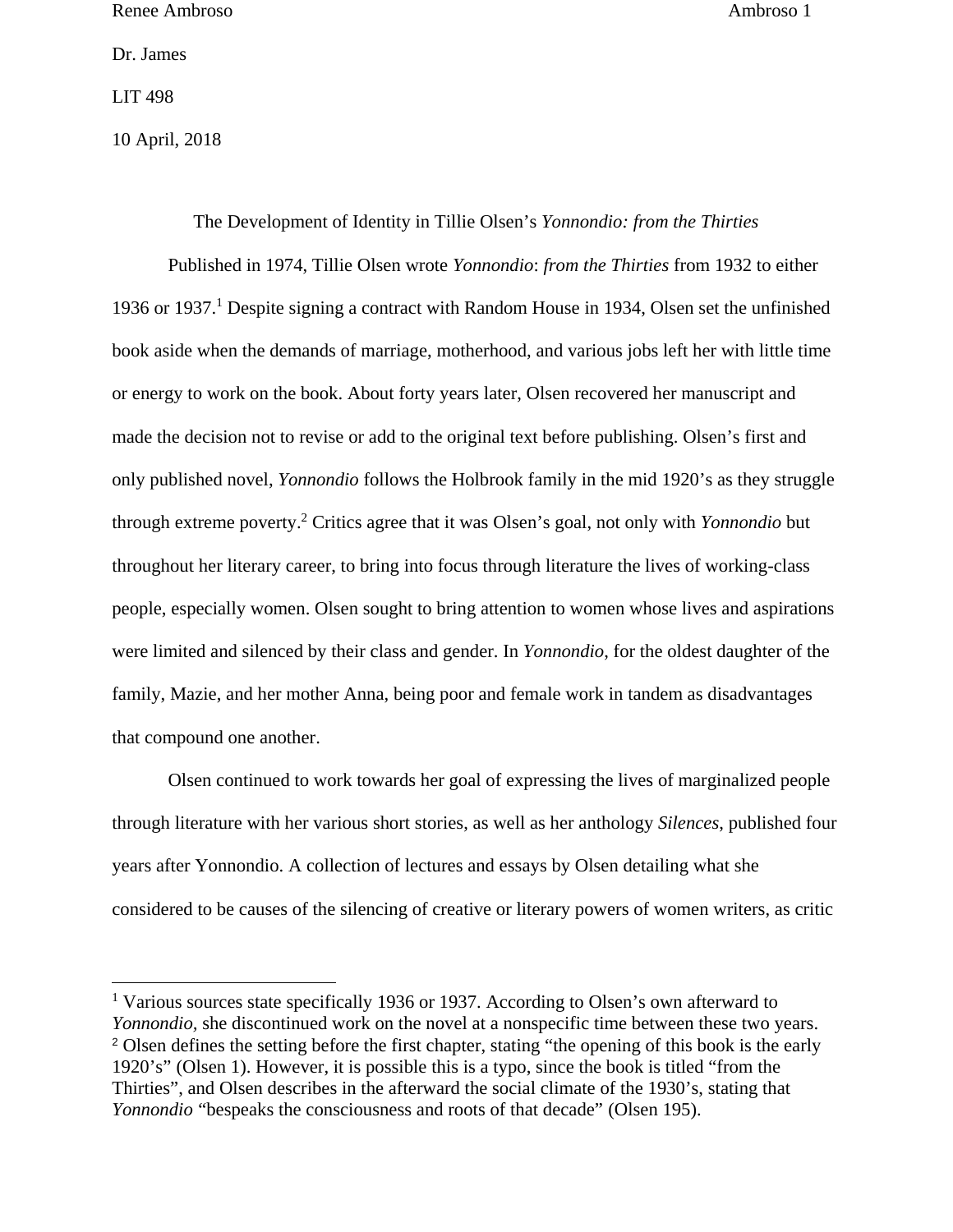Corinna K. Lee describes, the book served to "establish "silences" and "circumstances" as central subjects for feminist literary criticism and literary history" (Lee 39). Therefore, Olsen's enduring literary reputation is primarily built from her influence and work as a feminist writer and advocate in the atmosphere of second-wave feminism, and secondary from the political tradition and climate which Olsen was part of in her earlier career.

Considering this divide, *Yonnondio's* delayed publication has caused considerable ramifications for the book's critical reception. As Lee describes in her article "Documents of Proletarian Fiction: Tillie Olsen's Yonnondio: from the Thirties", both Olsen's afterward to the book as well as her established literary career by the time it was published have caused *Yonnondio* to be received in a particular context intended by Olsen, framing it as "reconstructive" fiction. In *Yonnondio'*s afterward Olsen states that she recovered the 1930's text and compiled the chapters without revision, which Lee claims marks the work as a document and places it within the genre of reconstructive fiction (which became more prominent in the 1970's). Therefore, *Yonnondio*'s unfinished nature and fragmentary style are contributed by most critics to Olsen's personal struggle to come to writing- much in the same way that she describes the limitations on women's creative process in *Silences.* In addition to this, Lee describes that Olsen's framing distances herself from the young writer of *Yonnondio* and her early career. Therefore, it is essential to consider Olsen's earlier political ideology as the background from which *Yonnondio* was formed. Olsen's entire literary career produced only a handful of published works, and many of them are her political articles from the early 1930's. This includes articles such as "The Strike", detailing Olsen's involvement with the San Francisco general strike of 1934, and her resulting arrest (Lee 32). These articles and essays lean toward the genre of progressive journalism, a type of journalism that is highly biographical and aimed to tell the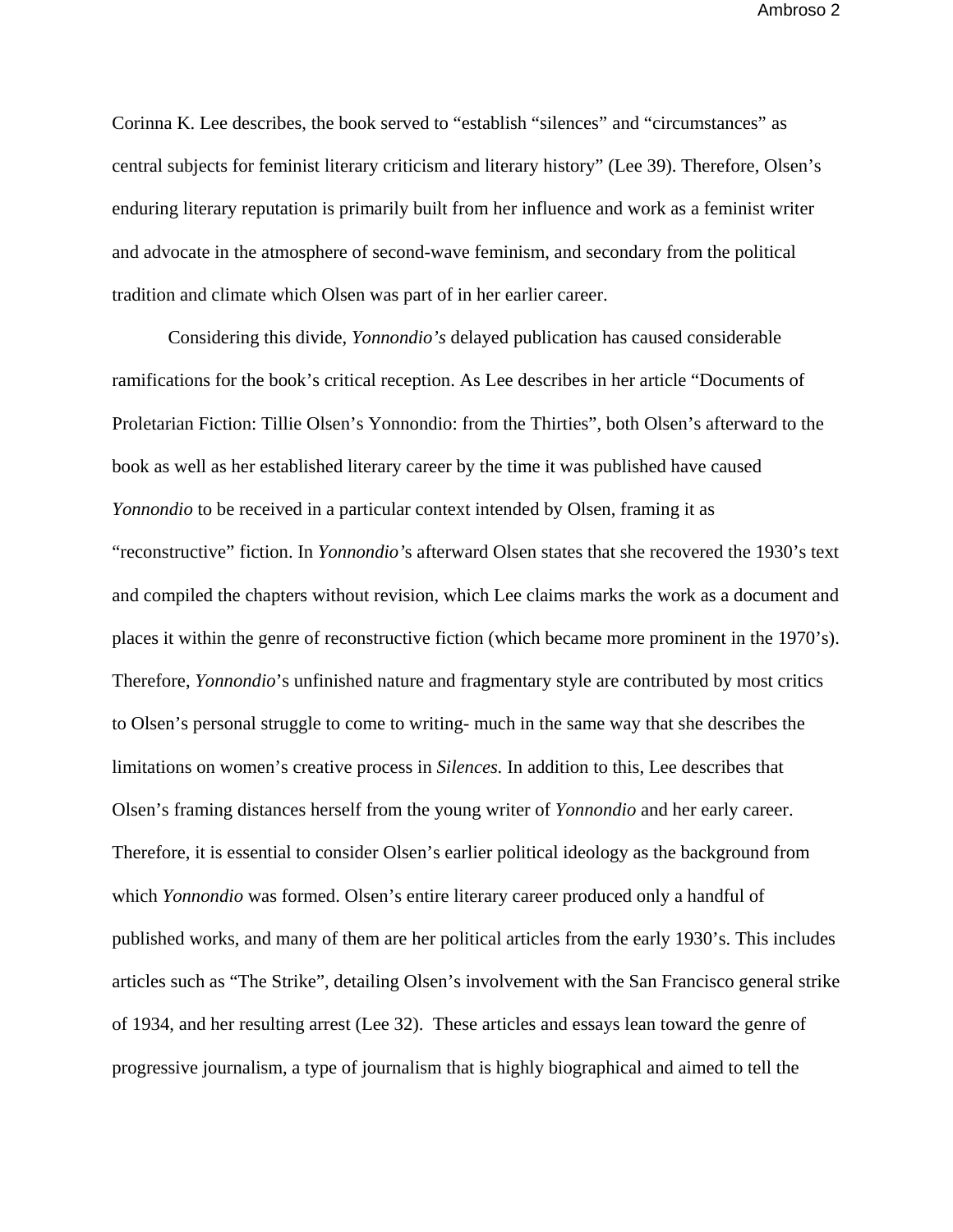writer's personal story. When Olsen began *Yonnondio* at the age of 19, some sources state that it was "a proletariat novel based loosely on her own family" (Lee 33). Drawing from this basis of the working class people that she grew up with, Olsen developed the main characters of the novel into representations of the working class.

There is no question among critics that *Yonnondio* is a tribute to and description of the hardships experienced by the working-class, and especially working-class women. However, that is not to say that Olsen ignores or leaves behind the working-class men represented in *Yonnondio.* Olsen presents these men in a position that makes clear both their involvement in oppressive systems, as well as their ability to be sympathetic, nurturing, and sensitive people. It is Olsen's ability to create fully realistic and completely human characters that also enables her to describe the complicated positions of working-class people without vilifying or blaming them. While they may be a part of the very systems that oppress them, Olsen lays bare for the reader the hardships they face that force them into detrimental decisions or actions.

Beginning with their life in a Wyoming coal mining town, *Yonnondio* follows the Holbrooks to a farm and then an urban neighborhood near a slaughterhouse, where Mazie's father, Jim, finds a job. As Lee describes "the Holbrooks are a working-class family caught in the capitalist machinery of the industrializing United States" (Lee 34). Because of her interrupted work, Olsen left *Yonnondio* without a definitive ending. Whether the family will ever experience a sustainable improvement in their quality of life remains unclear, and as the novel progresses, Olsen's characters endure increasingly appalling conditions. Moving quickly from one industrial setting to another, the Holbrook's are caused further hardship as they continuously have to cope with unfamiliar surroundings. The novel is dominated by the industrial entities of the coal mine and the slaughterhouse. Providing only temporary reprieve from the harshness of these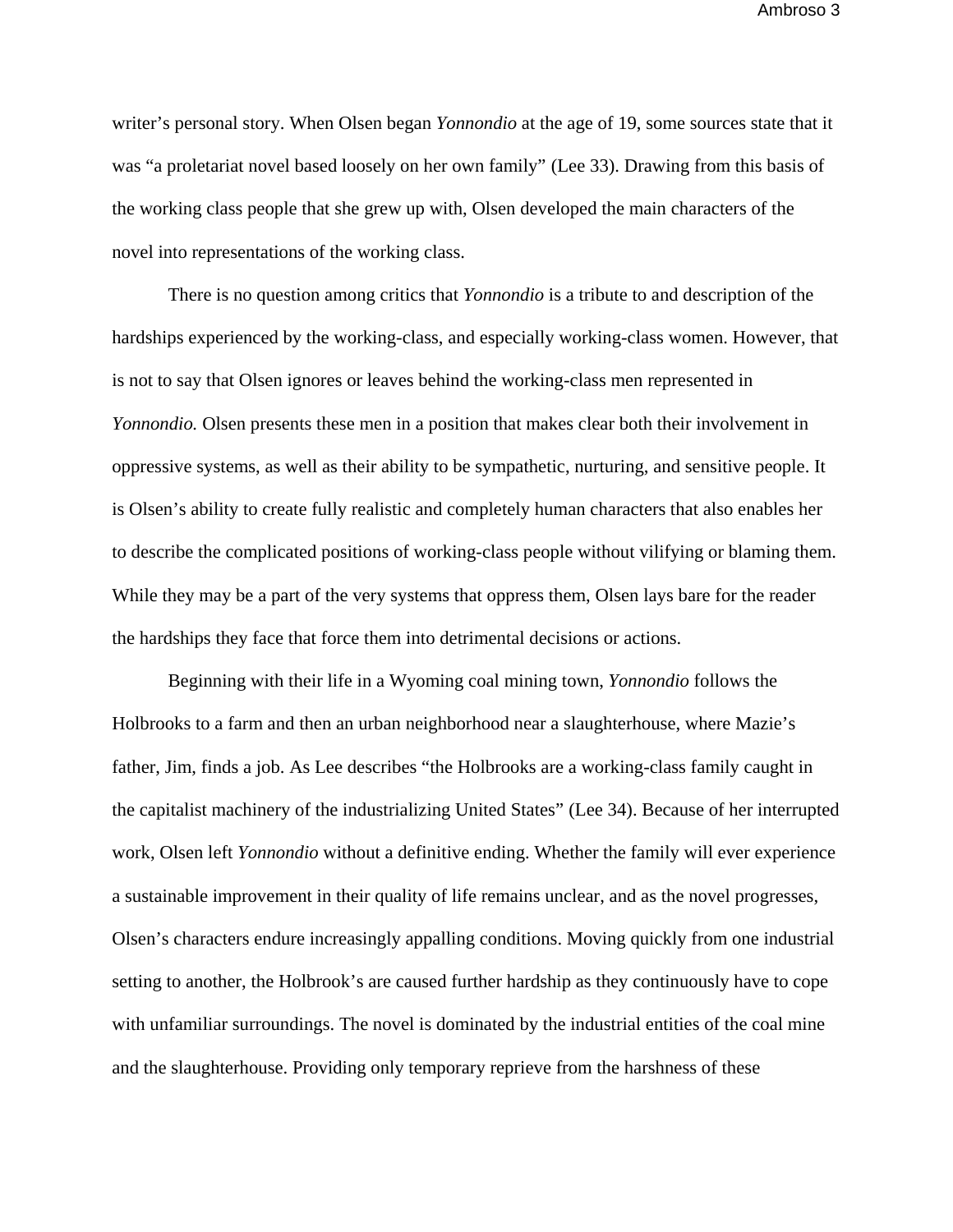environments, the Holbrook's short stay on the tenant farm is overtaken by the image and physical presence of the packing house in the third and final section of the novel. While *Yonnondio* is focused on the aforementioned industrial settings, Olsen's critical commentary on industrialism is crucially formed with the portrayal of natural imagery and spaces.

Olsen use of natural imagery presents the exploitation of the earth by invasive industries as a mirror to the exploitation of the working class's bodies in a capitalist system, which reduces them to their physical function. Valued only for their physical contributions to society, Olsen indicates the limitations in such a structure, which eventually work to silence the assertion of individual identity and autonomy, especially for women. The described interaction between the natural and industrial is best represented through Mazie's character and her relationship with the natural world. Focusing on the sections of the narrative delivered from Mazie's perspective, it can be seen through a string of connected scenes that Olsen utilizes Mazie's intense and emotional connections with the natural world to illustrate not only the exploitation of Mazie and her mother's bodies, but also the deterioration of Mazie's ability to define or assert her own identity. Illustrating throughout the course of *Yonnondio* how poverty acts oppressively on Mazie in ways specific to her gender, the oppressive systems that Mazie experiences diminish her sense of self.

In *Yonnondio*, several characters including Mazie are clearly struggling to either gain or maintain a sense of selfness. Olsen uses the term "selfness" to describe the type of identity confirmation that many of her characters are seeking. Olsen uses this word specifically during a scene late in the novel, in lines where Anna's presence "spun a web, cocooned Mazie into happiness and intactness and selfness. Soft rose the bliss round hurt and fear and want and shame- the old worn fragile bliss, a new frail selfness bliss" (Olsen 146). In this passage the term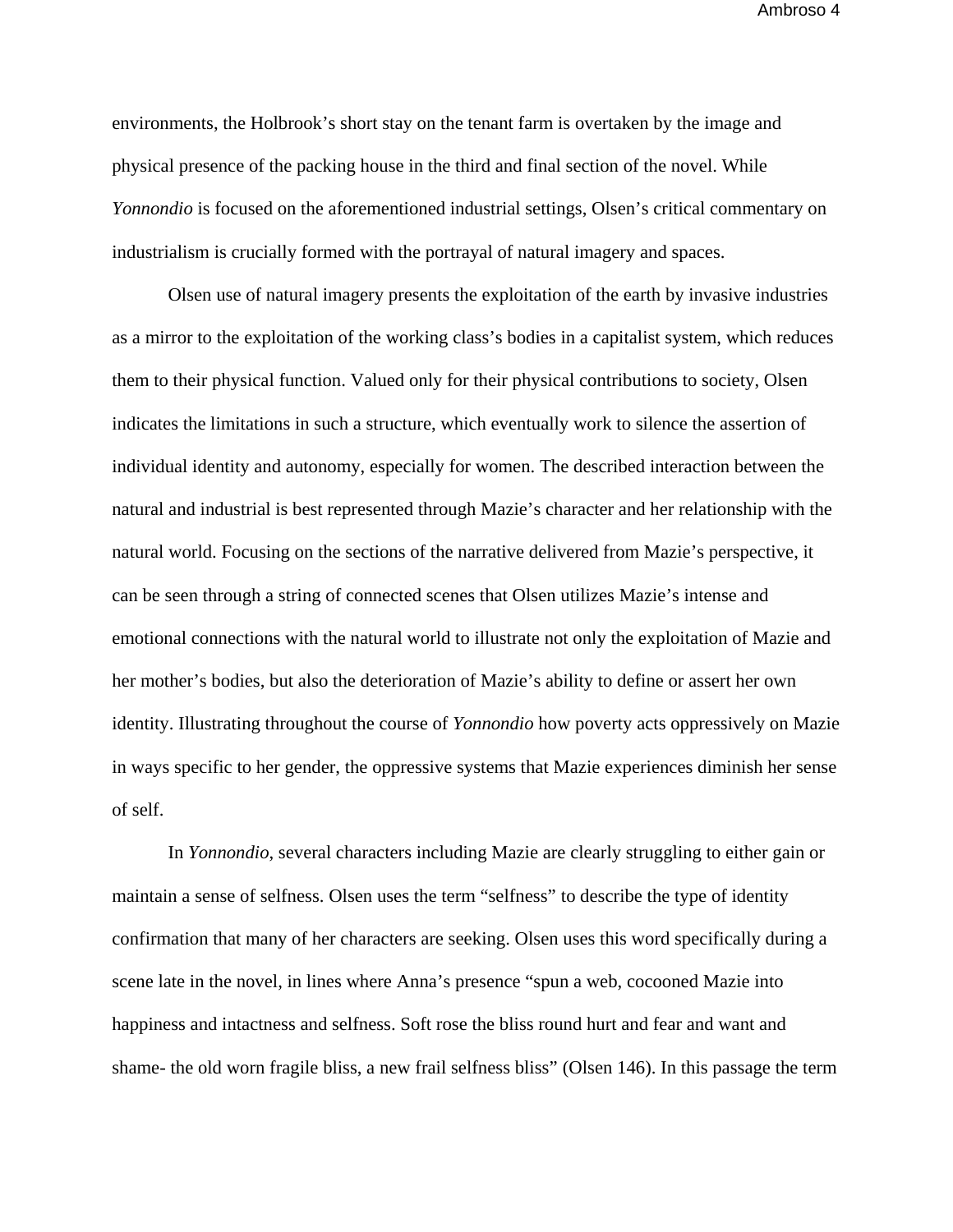"selfness" indicates a feeling of comfortable confidence and security in one's self. This sense of selfness is powerful and encompassing enough to eclipse, at least momentarily, despondent feelings of shame and fear.

Critic Michael Staub describes in his 1988 article "The Struggle for 'Selfness' through Speech in Olsen's Yonnondio: from the Thirties" the themes of speech and self-fulfillment, stating that in *Yonnondio* "a theme emerges: that women and girls of the working class will never identify their own concerns at home or in the society at large, and will never be able to change their lives for the better, until they can create forums where their individual stories are heard, shared, and debated" (Staub 130). Staub further asserts that "this struggle for "selfness" was often nothing less than a struggle for survival" (Stuab 131). Interpreting this selfness as essential, Staub goes on to explain that Mazie descends into "madness" by the final stages of the novel, which he states is largely a product of her identity confusion, caused by an inability to speak or be listened to by a sympathetic audience. While Staub interprets Olsen's depiction of selfness throughout *Yonnondio* as a struggle that specifically female characters experience directly in relation with their ability to speak and be heard, several other critics disagree and argue with Staub's interpretation of selfness and his reading of the novel as a whole. This debate on the nature and function of Olsen's idea of selfness therefore constitutes the largest point of contention within literary criticism about *Yonnondio.* 

Refuting Staub's interpretation completely, critic Agnes Cardoni argues that "Staub's reading is attractive, except it rests on the assumption that simply talking about their problems will somehow change women's circumstance" (Cardoni 136). In addition to this, Cardoni challenges Staub's interpretation of Mazie's voice throughout the novel. While Staub states that Mazie's voice "seems to disappear altogether" by the final stages of *Yonnondio,* Cardoni insists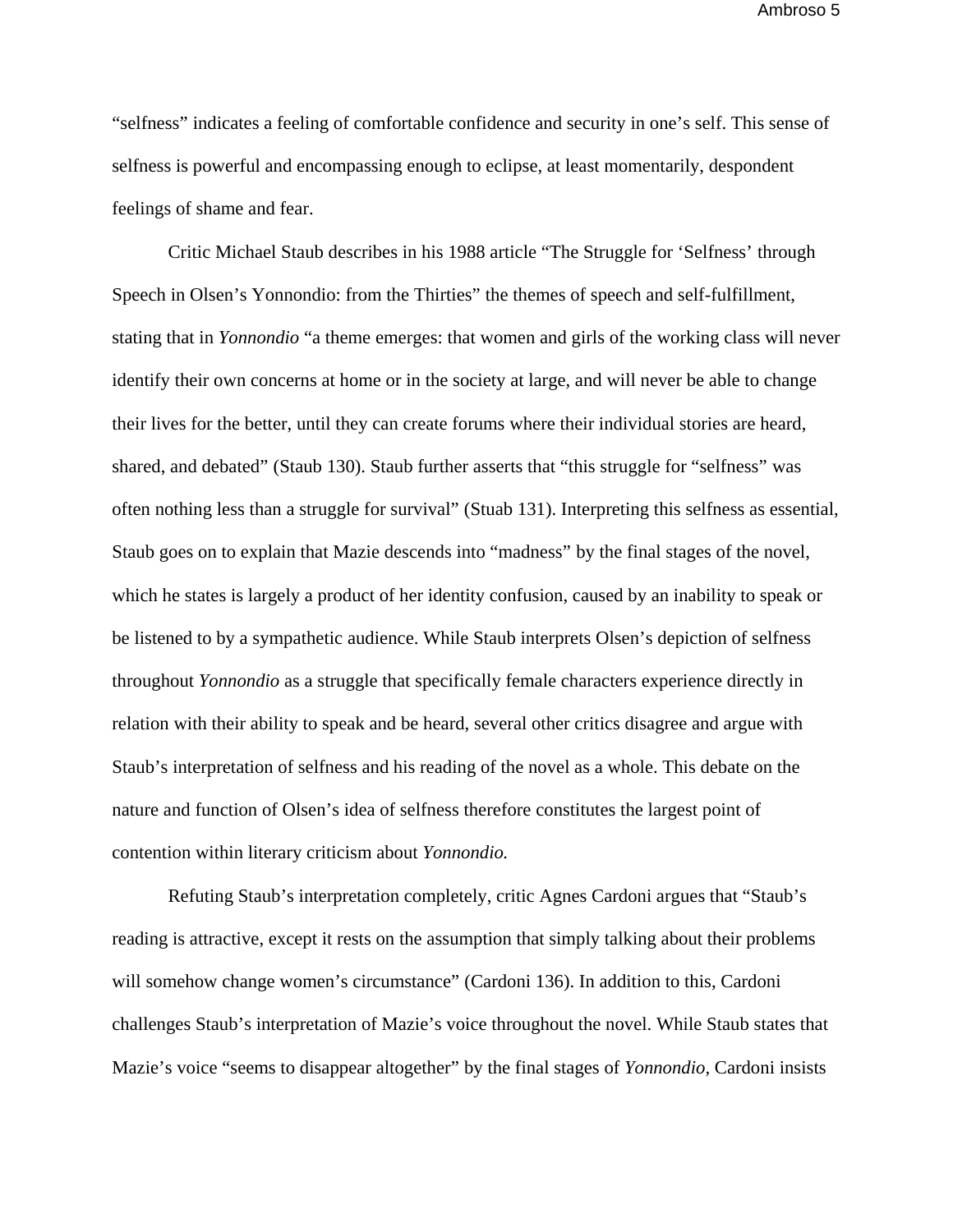that the shift in perspective from Mazie to Anna actually indicates the merging of the mother and daughter's perspectives, and the resulting conjoined perspective. Cardoni adds that "Staub's assumptions seem to limit his ability to read Tillie Olsen's rich and multivoiced text", and that "because he assumes a unity of voice and perspective throughout, Staub misreads the novel" (Cardoni 140).

Offering another view on the shifting between perspectives, Elaine Neil Orr states in her book *Tillie Olsen and a Feminist Spiritual Vision* that "Mazie. . .offers a shaping consciousness at the beginning of the story. As the novel develops, however, the perspective becomes more and more that of the mother, Anna", and also adds that "the development of girl-to-woman consciousness in the novel reflects the concurrent change in perspective in the writer's own life" (Orr 51-52). Therefore, while Cardoni perceives a conjoining of mother and daughter's perspectives, Orr describes a notable shift from Mazie to Anna, who's consciousness then comes to dominate the novel. Orr's description is accurate based on the amount of content presented from either Anna or Mazie's points of view, while the joint perspective that Cardoni describes actually comes into being at one key point. This is the aforementioned scene in which Olsen actually uses the term selfness, a scene that is a singular point in which Mazie and Anna both experience a fleeting but intact moment of wholeness and joyful selfness. However, the conjoined mother-daughter perspective that Cardoni describes only occurs in this singular instance, and not throughout the final section of *Yonnondio.* 

While Staub, Cardoni, and other critics take differing stances on Olsen's idea of selfness, what Orr presents with unique insightfulness is either the suppression or experience of one's "true self" (Orr 59). Orr describes how Anna is often "alienated from her true self" and that "by being forced into an existence of extreme poverty and impossible work demands, Anna loses her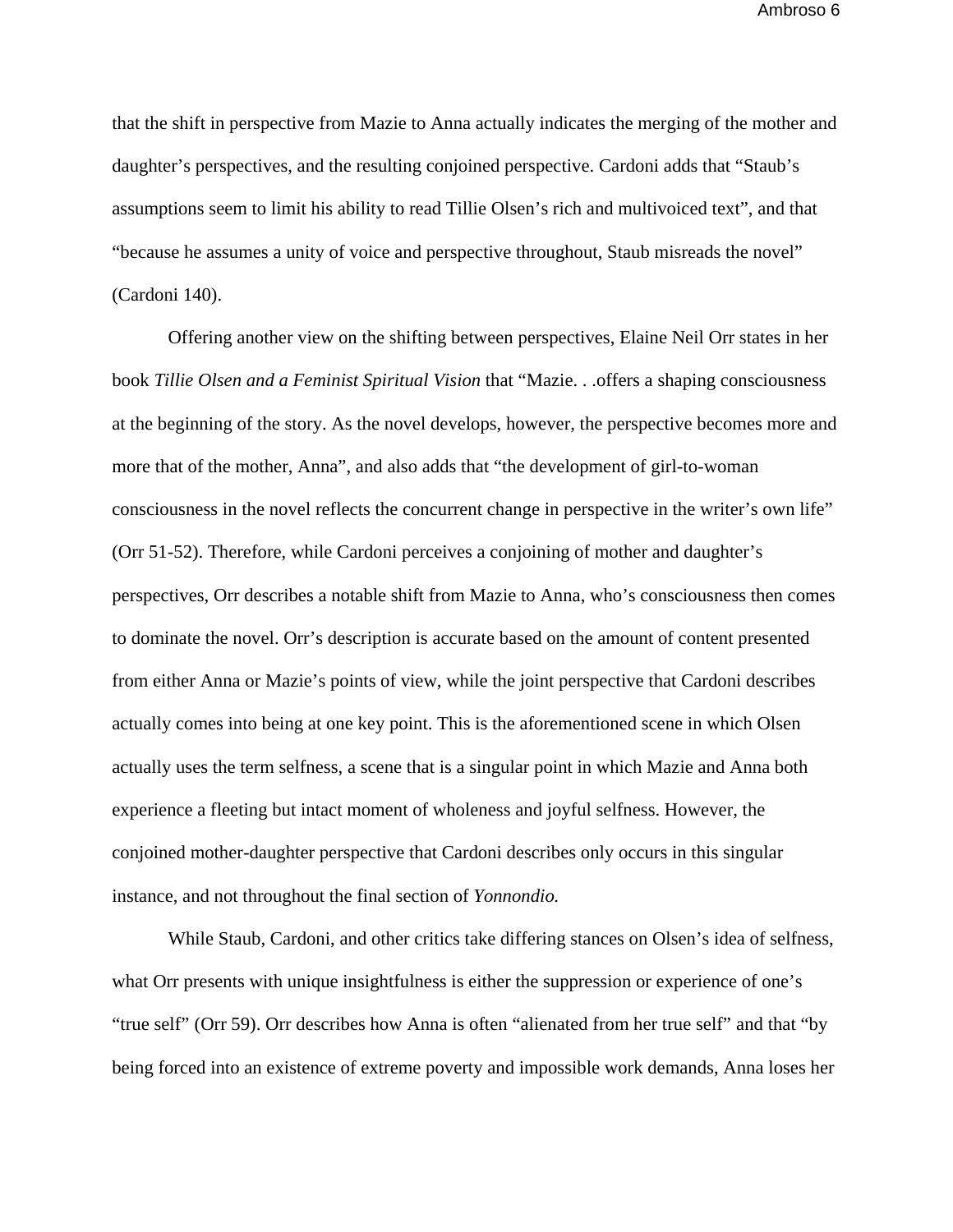authentic being" (Orr 61-62). Orr goes on to further develop the concept of Olsen's characters finding a strong sense of individual self that is most authentic when it can be both separate from others and with them, emotionally distinct from one another but uplifted by each other. In this instance, Orr explains, Olsen presents a circumstance in which one can be responsible or supportive to others' needs without sacrificing one's own well-being in the process. Orr's description of the "true self" in Anna that is oppressed by extreme poverty and unachievable societal expectations can easily be applied to Mazie's character as well, indicating the aspects of poverty that will act on Mazie to limit her individuality in a way that Anna has already experienced.

Considering these complexities of Olsen's portrayal of individuality, this paper will use the term "selfness" to describe only the formation and concept of individual identity, which is often solidified by an assertion of individual autonomy and control. Jim, Anna, and Mazie all struggle to cope with lack of control over their situation in a world where their lives and choices are constrained in many ways. Often being forced to react to the immediate circumstance of illness or birth, Olsen's characters rarely get to make their own choices.

 In conjunction with her portrayal of individuality, it is also important to note briefly Olsen's depiction of class consciousness. Olsen indicates at several points in *Yonnondio* that workers will only be able to advocate for their own rights if they unionize, and come together on a massive scale. While this is the only solution that Olsen presents in *Yonnondio* which may lead to a real, revolutionary change in the systems that oppress the Holbrooks, Olsen also indicates the difficulties of developing such a unified class consciousness. People such as Jim's young coworker Tracy, who still "believed the bull about freedomofopportunity and. . .ruggedindividualism and something about a pursuit of happiness" (Olsen 89). Still caught in the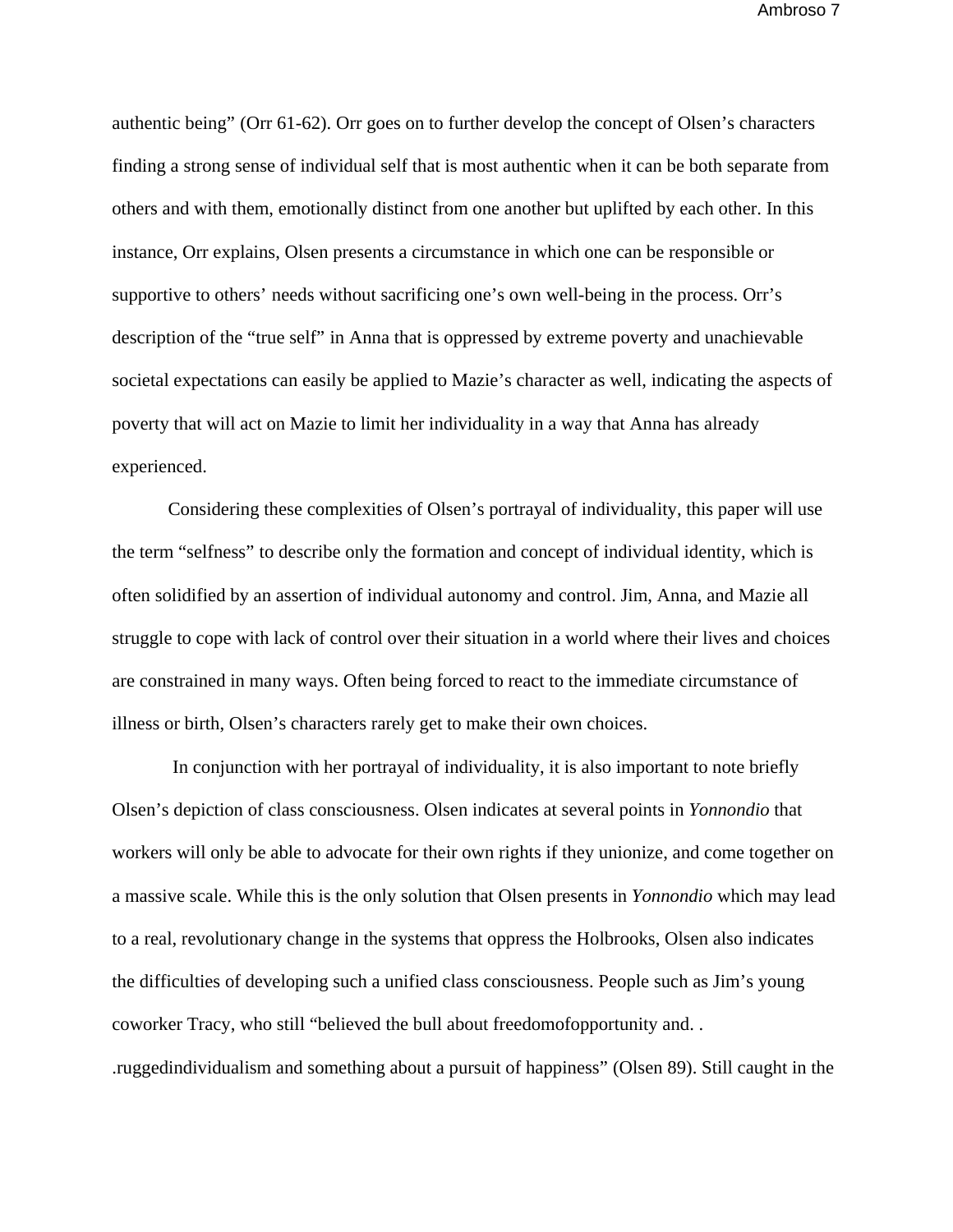promise of the American dream that Jim has become disillusioned with, Tracy leaves his job pridefully, demanding better conditions and assuming that he may find another job easily, one that will offer better pay and less difficult work. In addition to this, Olsen repeatedly gives examples of ways that Jim's jobs (industrial jobs in a capitalist society) promote competition between employees, creating benefits for workers who divide and compete with one another. For example, when one of Jim's supervisors tells him "there's plenty good concrete men and muckers with their tongues hangin out for a job. You'll make ten or you're out", referring to an impossible quota (Olsen 87). This diminishes any feelings of mutuality between workers. Therefore, Olsen presents the need for a unified class consciousness to develop, while simultaneously illustrating the obstacles preventing it from doing so. What is relevant about this depiction of class consciousness to the argument of this paper is that Olsen indicates the need for individuality within this class consciousness. Without the type of distinct but supportive individualism that is found in Olsen's depiction of true selfness (as Orr explains), Olsen implies that working-class people will not be able to collectively come together in an effective way. Therefore, the ability of secure and viable selfness to develop is necessary before a collective class consciousness can truly be useful in the struggle for improved working conditions.

Now that the complexities and critical discourse over Olsen's idea of selfness and individual identity have been addressed, Mazie's own struggle to develop a sense of self, as represented through her relationship with the natural world, can be explored.

 Mazie is only six years old when *Yonnondio* begins, and around eight at the end of Olsen's unfinished text. However, Mazie is already entering into the realm of early adolescence and experiencing the psychological turmoil of discerning her own place in the world, while still developing an understanding of how the world works. This is exemplified early in the novel by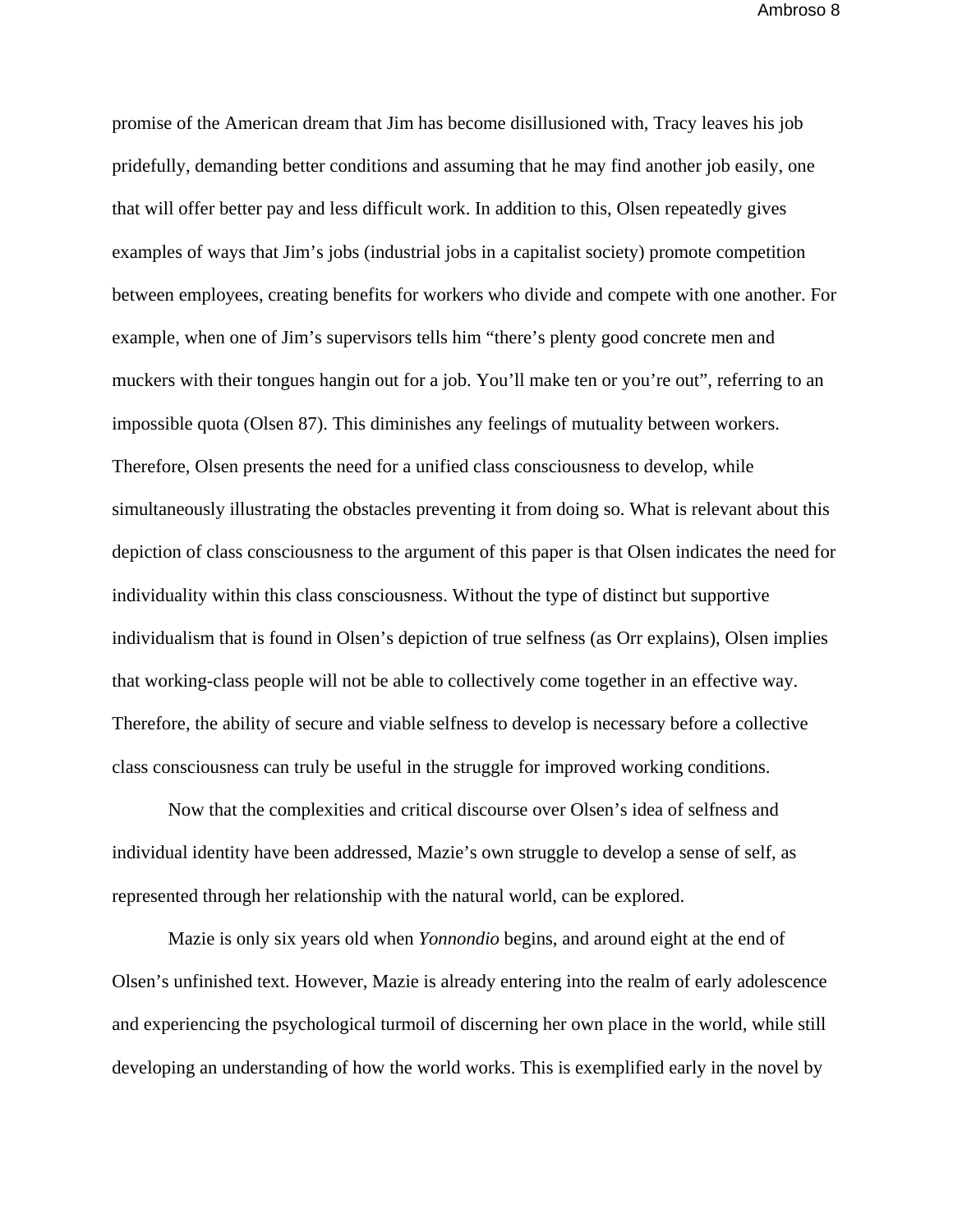Mazie's ignorance of what many words mean, although she exhibits a constant curiosity and desire to learn their meanings, often asking Anna. In fact, Mazie is often struggling to comprehend adults' actions or events that she cannot understand yet. Just like words she doesn't know the meaning of, Mazie is forced to confront these truths before she is ready, causing her distress and withdrawal. In the novels' first few pages, she lies outside on the ground- a behavior she repeats several times throughout the course of *Yonnondio*. Helping her to cope with stressful and often traumatic experiences, this behavior becomes habitual and also a way for Mazie to withdraw further, through escape. Focusing on the scenes throughout *Yonnondio* where Mazie is shown repeating this behavior, and through her internal dialogue and her relationship to nature throughout these scenes, they may be viewed as a connected thread throughout the novel, which can then serve to illustrate a progressive deterioration of Mazie's ability to define her own identity.

 During the first passage in which Mazie lies on the ground, Olsen writes "Mazie lay under the hot Wyoming sun, between the outhouse and the garbage dump. There was no other place for Mazie to lie, for the one patch of green in the yard was between these two spots. From the ground rose a nauseating smell. Food had been rotting in the garbage piles for years. Mazie pushed her mind hard against things half known, not known. "I am Mazie Holbrook," she said softly. "I am a-knowen things. I can diaper a baby. . .A phrase trembled into her mind, "Bowels of earth." She shuddered. It was mysterious and terrible to her. . ."It means the mine. Bowels is the stummy. Earth is a stummy and mebbe she ets the men that come down. . . Night be comen and everything becomes like under the ground. . . Bowels of earth they put him in. Callin it dead. Mebbe it's for coal, more coal. That's one thing I'm not a-knowen. Day comes and night comes and the whistle blows and payday comes". (Olsen 4-6)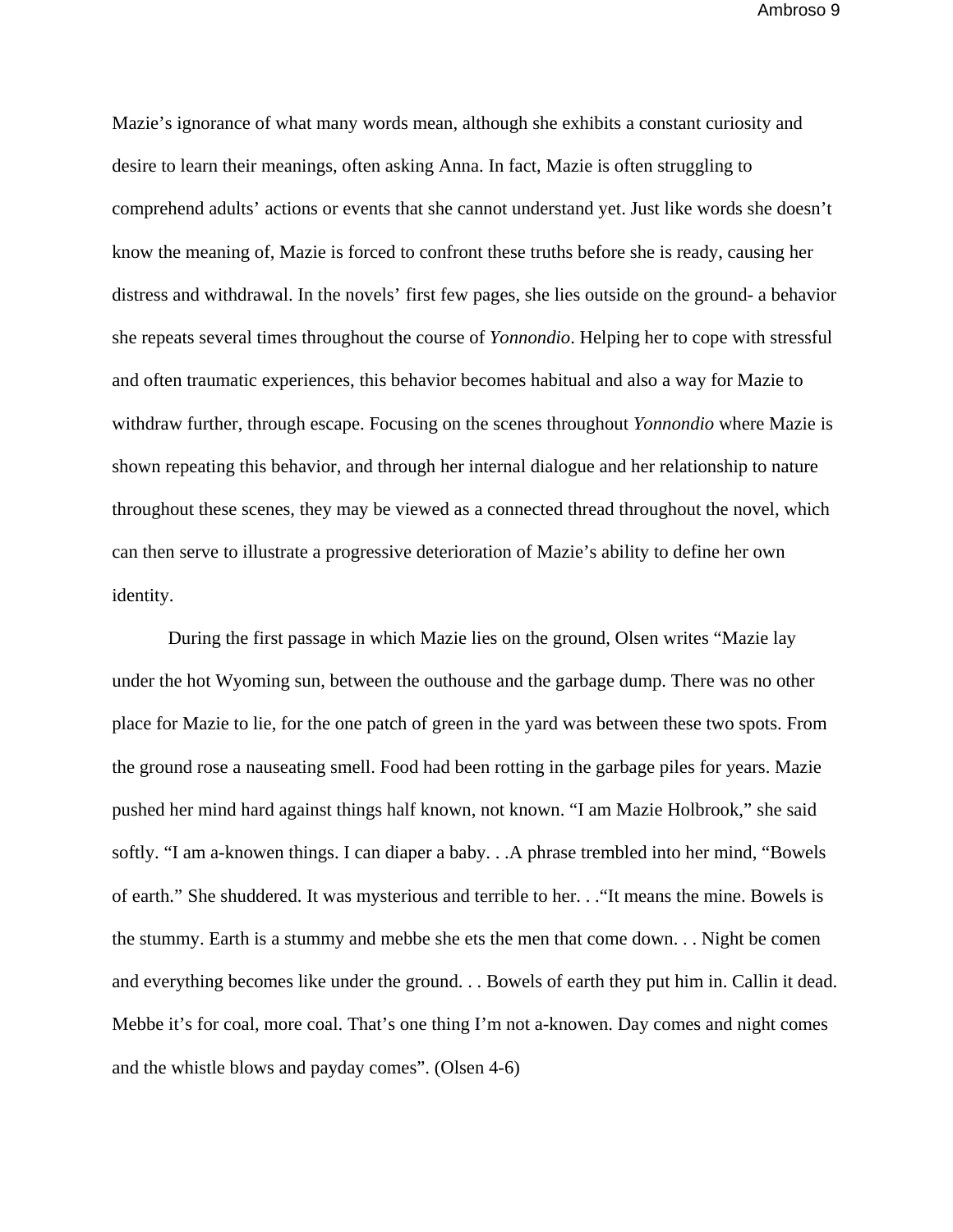In this passage Mazie is attempting to orient herself in the world and place within this structure what she has seen in her every-day life. By stating "I am Mazie Holbrook" and listing the things she knows how to do, Mazie is attempting to define her own role to herself. Already, this role is primarily defined by domestic chores, like diapering a baby, that are placed on her based on her gender. Throughout the course of *Yonnondio*, Mazie's role is constantly defined by her gender. This becomes a dominant factor in determining her identity or her place in the world. Still, stating these concrete facts and tasks she can complete gives Mazie some self- confidence as well as context through her physical experience, which informs the structure of her world. Speaking aloud to herself, mazie is beginning to solidify a definition of her own identity. By listing events of her daily life, such as the natural rotation of night and day, mazie is also attempting to create a structure of normal life.

It becomes apparent, however, that Mazie is still grasping at a clear definition of her own identity because there are many things she is not yet "a-knowen" about the world. Every morning she is awakened by the coal mine's whistle, which could indicate either a deadly accident or just the beginning of her fathers' work day. Like this ambiguous noise, Mazie's world is full of uncertainty. By listing the definite and unchanging elements of her days, Mazie attempts to create stability and a secure framework through which she can understand her own identity as well as how she fits into the world around her.

 After this initial laying scene is delivered to the reader soon after the story's introduction, Mazie endures a disturbing experience in which one of her fathers' coworkers at the mine kidnaps her and attempts to throw her into the mine shaft in his delusional haze. While she escapes physically unharmed, the psychological trauma to Mazie is vast, and incomprehensible to her parents. Mazie's previously established habit of lying in the grass, while already a form of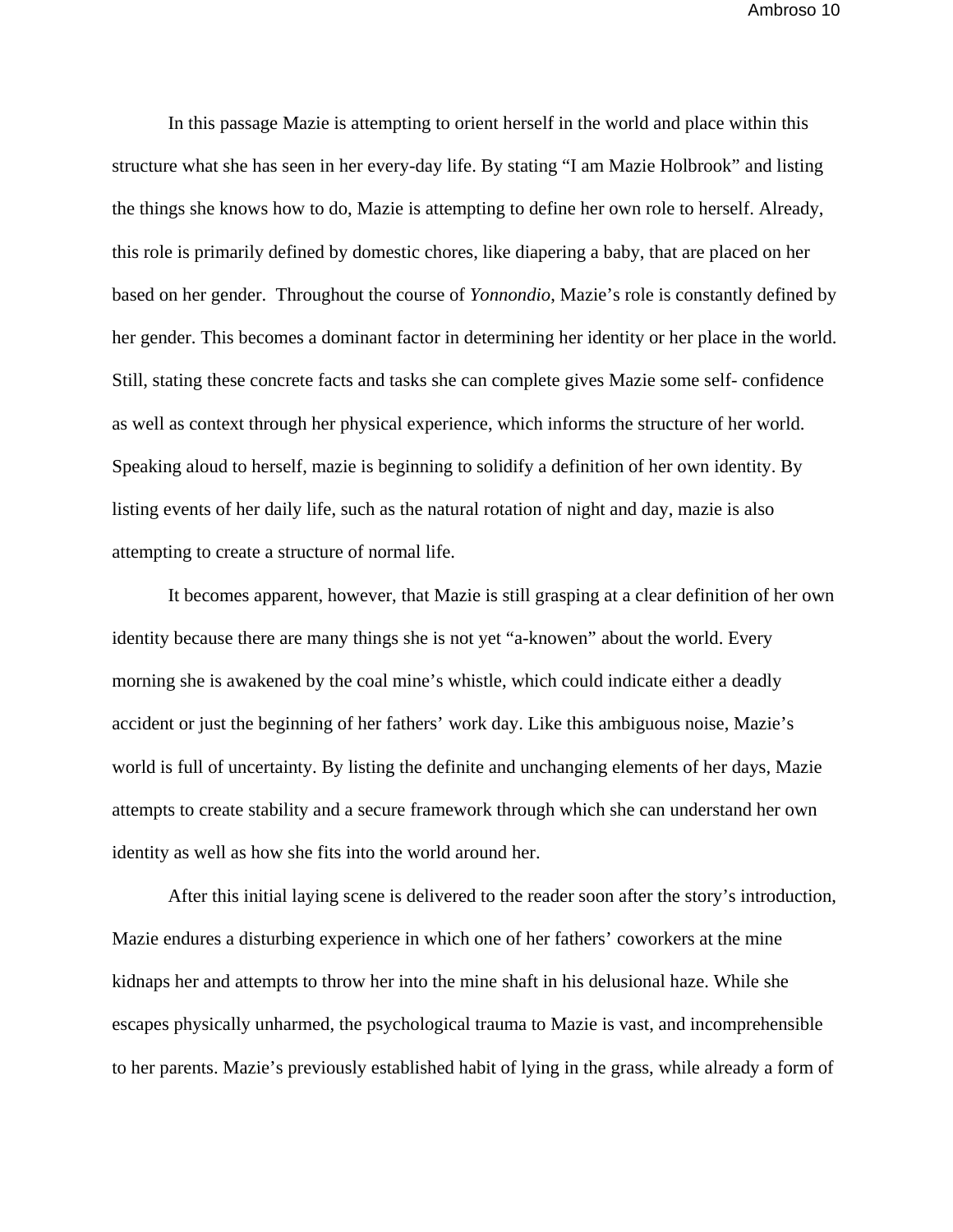escapism from the harsh realities of life, becomes increasingly more so as she grapples with unsettling memories of the incident and tries to suppress them.

 While Mazie's habitual action of lying on the ground is from then on primarily used as an attempt to comfort herself after traumatic experiences, as already described this pattern of behavior has multiple functions for Mazie, including when she is attempting to form or solidify a concept of her own sense of self. Alone or with her siblings in a natural space, this is the singular place where Mazie feels safe to explore her own thoughts, even though she is often trying to suppress her uncomfortable ones. Olsen repeatedly emphasizes the limited and diminishing availability of these spaces to Mazie- literally wedged in beside garbage dumps and outhouses, the limited area of these natural spaces by the repulsive byproducts of human industry represents the encroaching presence of industrialism on natural spaces.

 As critic Maura Faulkner states, by the early 1990's there were only two book-length critical sources published on Olsen that included criticism of *Yonnondio* (Faulkner 4). One of these books was *Tillie Olsen,* by Mickey Perlman and Abby H. P. Werlock. While Perlman and Werlock give Olsen immense credit for the characters she creates who refuse to submit to their struggles, Perlman and Werlock rely too heavily on input from outside of Olsen's text itself, and actually misread it at several key points, causing them to miss one of Olsen's overarching ideas.

 First and foremost, Perlman and Werlock fail to understand the significance of the Holbrook's struggle to make a living during the second section of the novel, when they leave the coal mine behind to live on a farm. Over the course of a year, this time is the most positive and hopeful in all of *Yonnondio*. However, this short span of prosperity ends quickly when Jim finds out that he still owes money to the landowners despite a year of backbreaking work. Perlman and Werlock describe the harshness of the land, failing to realize that it is the system of land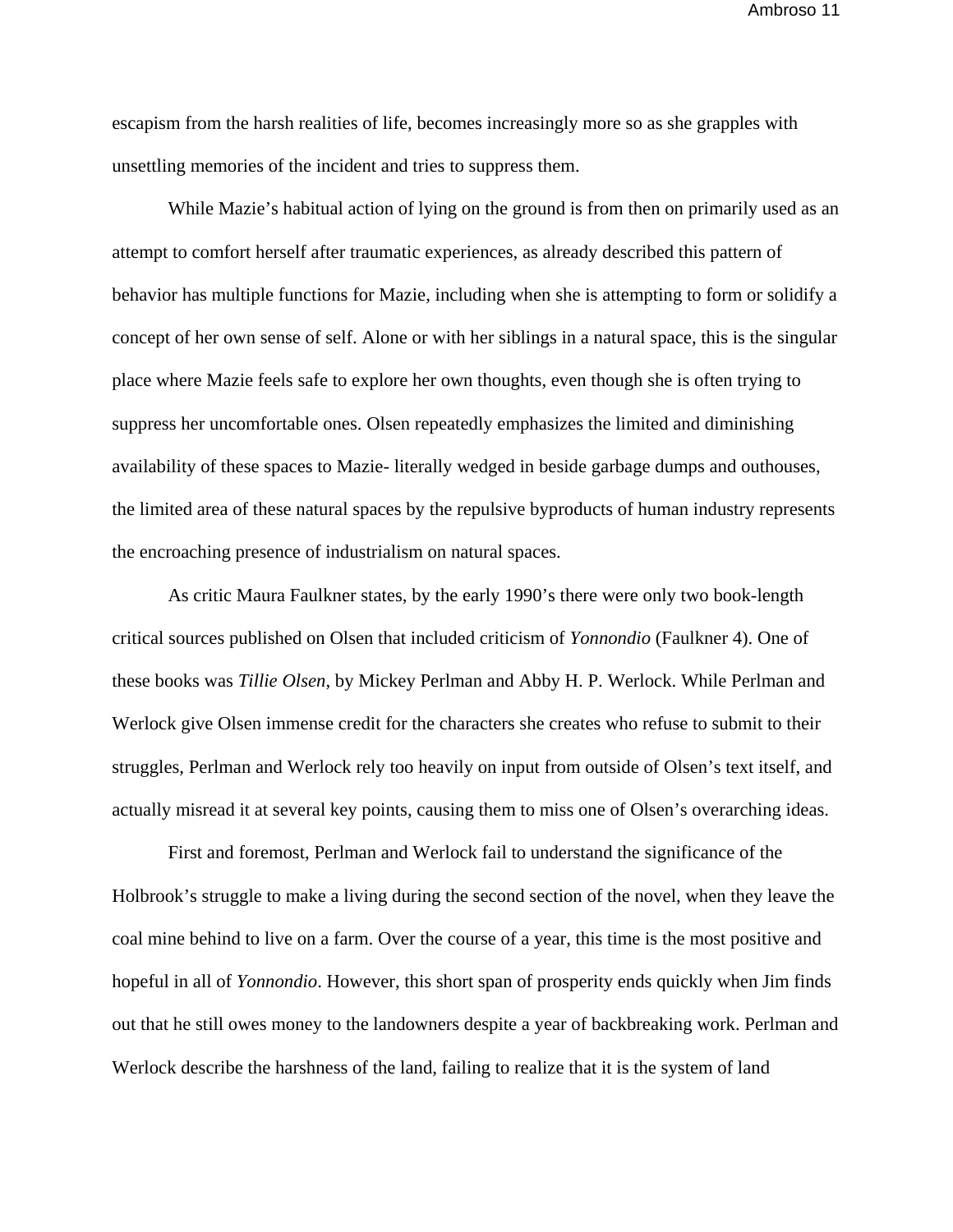ownership which makes it impossible once again for the Holbrook's to make ends meet. To not catch this detail causes Perlman and Werlock to blame the natural conditions and miss Olsen's overall point that labor systems imposed by people are the factor causing detrimental ramifications for the Holbrooks. Related to this, Perlman and Werlock discuss Mazie lying between the garbage dump and the outhouse to illustrate their point that "Anna and Mazie are trapped too, by the actual physical spaces that define the novel" (Perlman and Werlock 39). While this point is salient and an important observation to make, they fail to acknowledge or further explain the significance of Mazie being stuck between these two spaces. As previously explained, these two spaces are significantly representations of the waste of man-made industry, which are encroaching on the natural, or "actual physical spaces" of the novel.

 Olsen describes Mazie's habit once more before the Holbrook's move to the tenant farm. Beginning with natural imagery, Olsen writes "above colors were gathering in the sky. Sunset colors, though it was early afternoon. Mazie remembered the colors in the culm and shuddered" (Olsen 25). This is a clear example of the intruding presence of Mazie's memory of the traumatic incident at the mine, as the colors of the sky remind her of the colors of the mine's culm. But here Mazie's attempts at avoidance are successful, as her laying behavior initially functions well to keep her memories of the incident at bay. As Olsen describes, when Mazie "lay down in the rustling autumn leaves, one hand over her eyes, shielding them from what she did not know. . . the tightness that had been around her heart slackened, eased, was no more" (Olsen 25). This natural space comforts Mazie's unsettled internal thoughts.

Once the Holbrooks move to the tenant farm, Mazie's habit begins to take on considerably darker tones, especially in the second of two such scenes. From here on, Mazie's internal stream of consciousness throughout the rest of the laying scenes indicates that this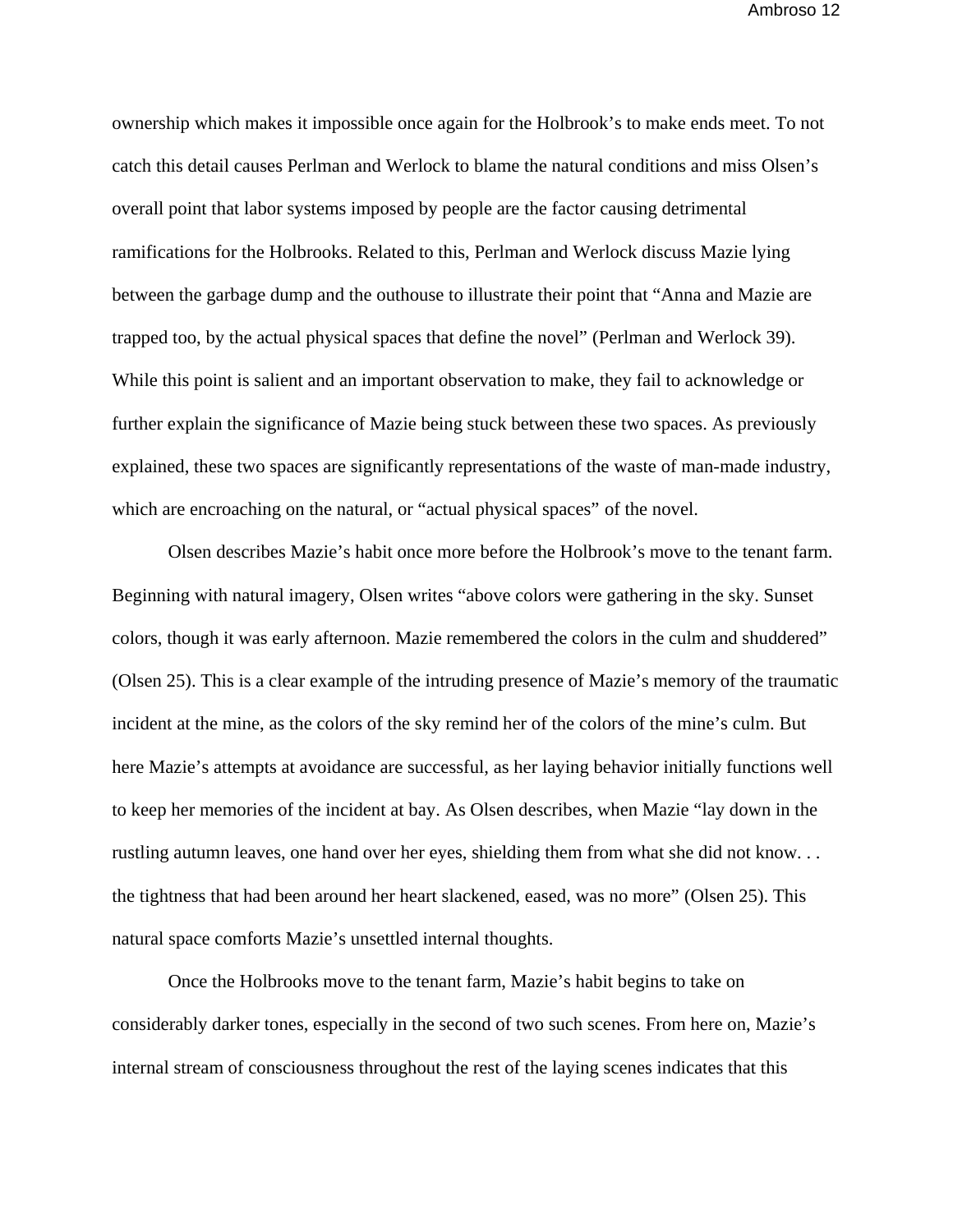behavior eventually fails completely to provide her with either comfort or a secure sense of selfness. Mirroring the increasingly restricted natural space in the novel, Olsen illustrates the restricted ability that Mazie has to either explore or define her own sense of self.

During the first of the two scenes on the farm, Olsen in a single but substantial line describes Mazie's actions. She writes "once, hungry, degraded, after a beating from Anna for some mischief, Mazie lay by the roadside, bedded in the clover, belly down, feeling the earth push back against her, feeling the patterns of clover smell twine into her nostrils till she was drugged with the scent" (Olsen 45).

 This line is indicative not only of the enticing comfort, even "drugged" quality that the clover induces in Mazie, but also the use of smell that Olsen uses repeatedly to represent the opposing entities of natural spaces and invasive industries. In the third section of the novel, the nauseating smell from the slaughterhouse is pervasive and often intruding on natural spaces, such as Anna's back yard. Described with the same invasive qualities that Olsen portrays coal dust with in the first section of the novel, the packing house smell represents the invading presence of industrial images throughout the course of *Yonnondio.* In the line above, Olsen employs the smell of clover before the packing house smell ever enters the nose or mind of Mazie. Thus, with natural smells coming first, Olsen creates a sense of invasion by the dominating presence of the packing house scent.

 While there is still a comfort offered in the first scene where Mazie lies down while the Holbrooks are living at the farm, the second time she does so Mazie experiences drastically different results. Olsen sets the scene by describing Mazie and her younger brother Will's ascent into a high wooded area above the farmland. Olsen then describes, "restless, Mazie pressed herself into the earth, but the soft dankness brought a faint remembrance of a face like jelly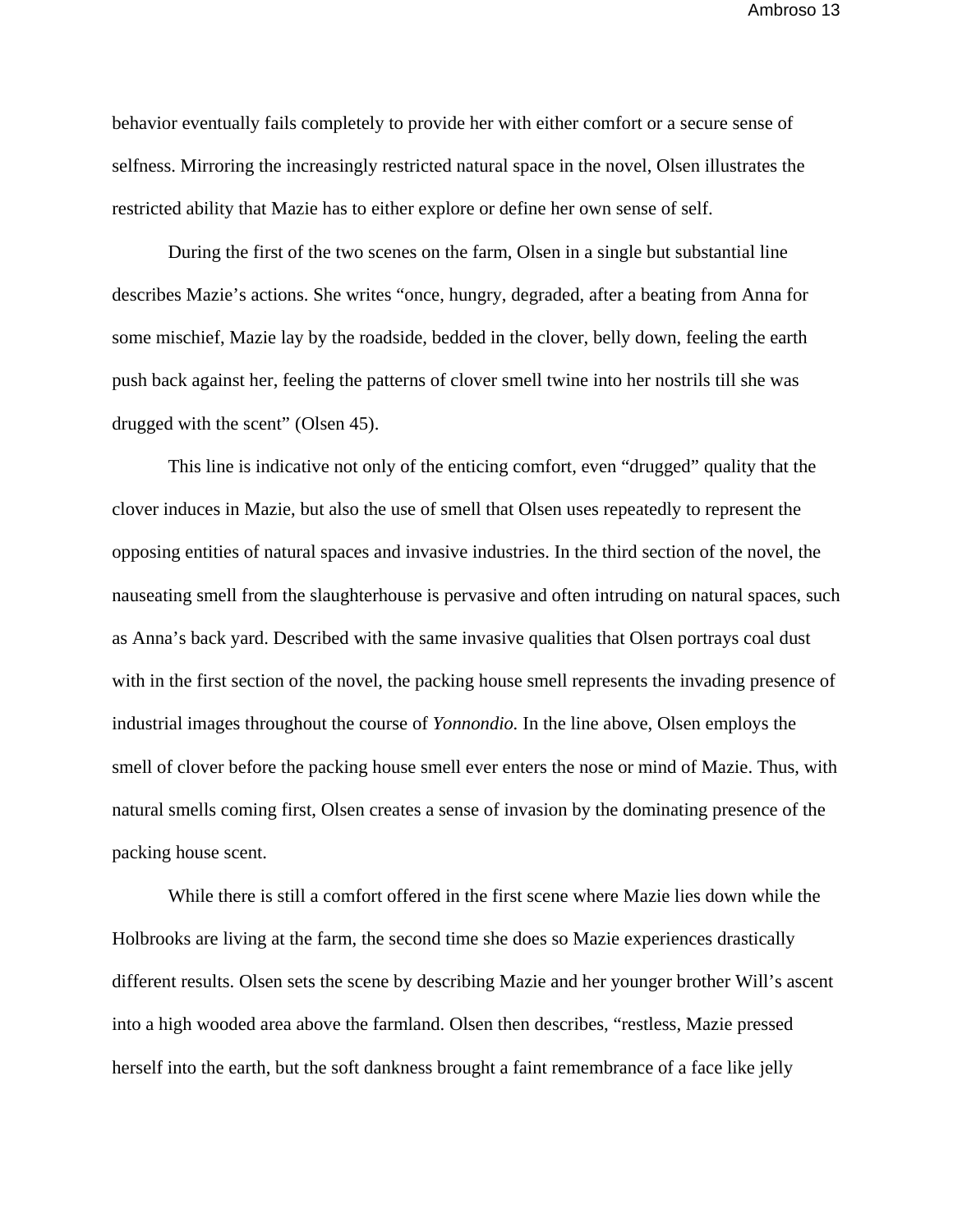pushed against hers" (Olsen 60). Suddenly, Mazie's habitual coping strategy doesn't help her cope at all, but brings up, as she enters a retrospective state of openness to her own thoughts that the earth provides her with, the startling image of the face of the man who tried to throw her into the mine. Olsen continues the scene with writing "shuddering, she got up again. . .Ugly and ugly the earth. Patches of soiled snow oozing away, leaving the ground like great dirty sores between, scabs of old leaves that like a bruise hid the violets underneath" (Olsen 60-61). Now Mazie sees only an ugly and putrid vision of the natural elements around her. "Trees, fat with oily buds, and the swollen breasts of prairie. Ugly. She turned her eyes to the sky for oblivion, but it was bellies, black and corpse gray, pussing out baggier and baggier, cloud belly on cloud belly till at the zenith they pushed vast and swollen. Her mother. Night, sweating bodies. The blood and pain of birth" (Olsen 60-61)

 In this scene, unlike the other instances where Mazie attempts to find comfort by pressing herself against the earth, her attempt at soothing herself fails. Instead, a traumatic memory surfaces of the violent incident with at the coal mine. This scene foreshadows her mother's painful labor the next night, giving the reader a deeper understanding of Mazie's fear and discomfort during the birth. Overall, this scene ties together Mazie's previous search for comfort and self- placement with Olsen's reoccurring motif of the rotting or spoiling of what was once healthy. Giving up on her once comforting behavior, when Mazie stands she is absorbed with an ugly and disturbing view of the earth, as she is also accosted by unsettling images of her mother, bodies, and birth. This connection between the residual trauma and Mazie's pregnant mother ties together Mazie's discomfort with a sense of grotesque fertility. Like the "trees, fat with oily buds", and the "swollen breasts of the prairie", Mazie feels an intense aversion to the idea of birth or pregnancy (Olsen 61). During the times that Anna experiences a miscarriage or gives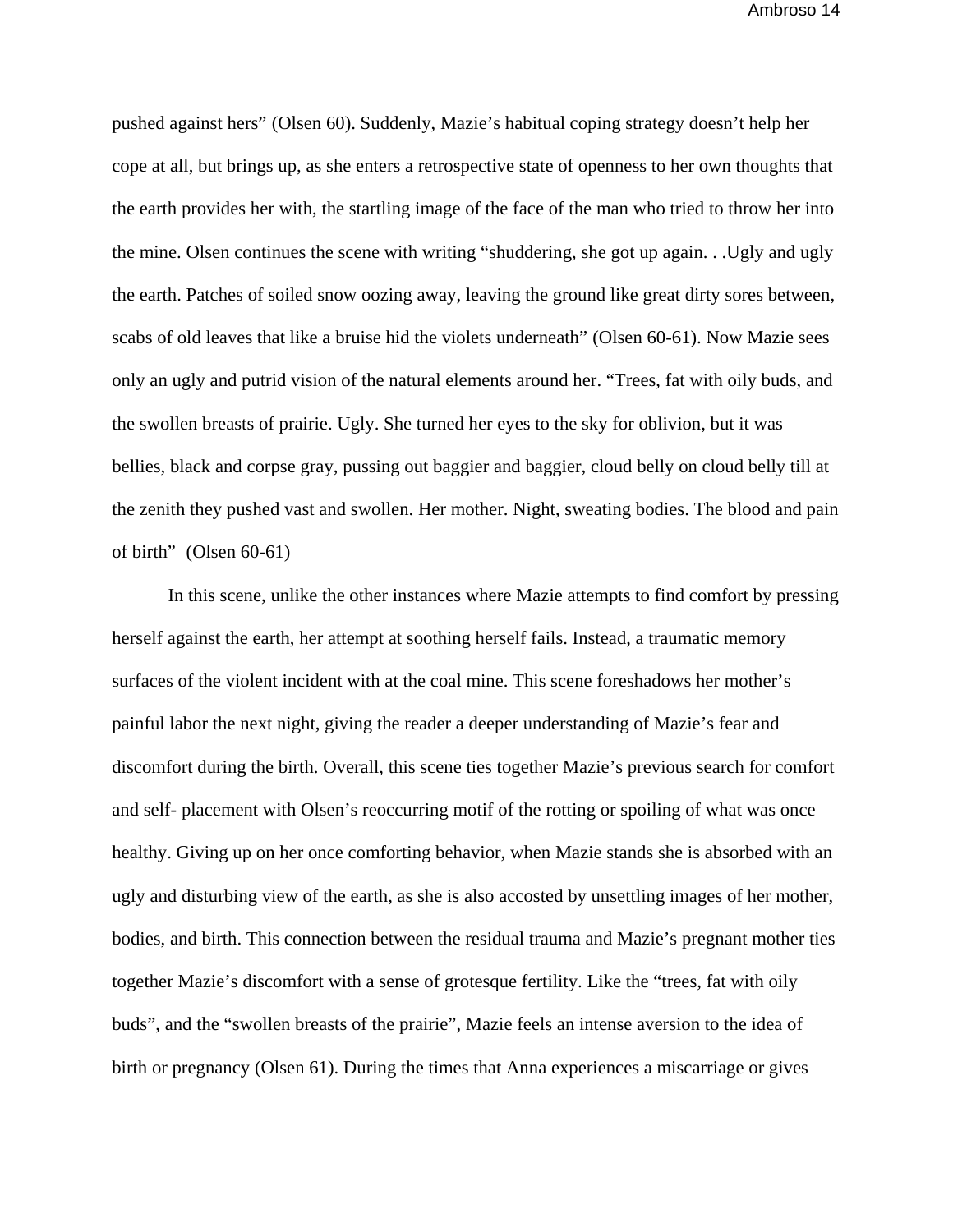birth, Mazie becomes extremely upset. Mazie's distress in this situation indicates the reality of her innocence- even though her parents both expect her to help Anna, she doesn't yet understand the process of birth, miscarriage, or sex. Unable to prevent, stop, or understand the source of Anna's pain, Mazie is only caused more distress because she doesn't fully comprehend what's happening. In her confusion, Mazie tries to alleviate her own disturbed thoughts through escapism or comfort. As is evident in this scene, however, Mazie can no longer escape these thoughts or find a source of comfort from natural spaces.

 At this point Mazie no longer feels the freedom or ability to assert her own identity even within the safety of a natural space. No longer forming statements like her previous "I am Mazie Holbrook", she is instead preoccupied with an ugly vision of her surroundings. Additionally, as Mazie is consumed with this hideous vision, the clear deterioration of her ability to define her own situation is further indicative of the reduction of individuals in a capitalist society to their physical function or bodily value. As Mazie begins to understand the requirements placed on her because of her gender, such as being Anna's nurse during birth, or tasks of mothering that Anna has no time or energy to complete, Mazie develops an intense and visceral aversion to her mother's multiple pregnancies throughout *Yonnondio.* At a very young age Mazie is expected to take on mothering dutes that Anna is too busy or exhausted to do. These include cleaning, caring for the baby Bess or her younger brothers, or cooking dinner. The expectation that Mazie complete this work while her brothers do not indicates the separation and distinction that occurs even in childhood between women's and men's work. As Mazie begins to take on this work even in early childhood, the trajectory of Anna's life and Anna's primary role as a mother represents the roles that Mazie is likely going to fall into. Mazie's aversion to Anna's pregnancies occurs not only because she struggles to understand the process of pregnancy and birth, but also because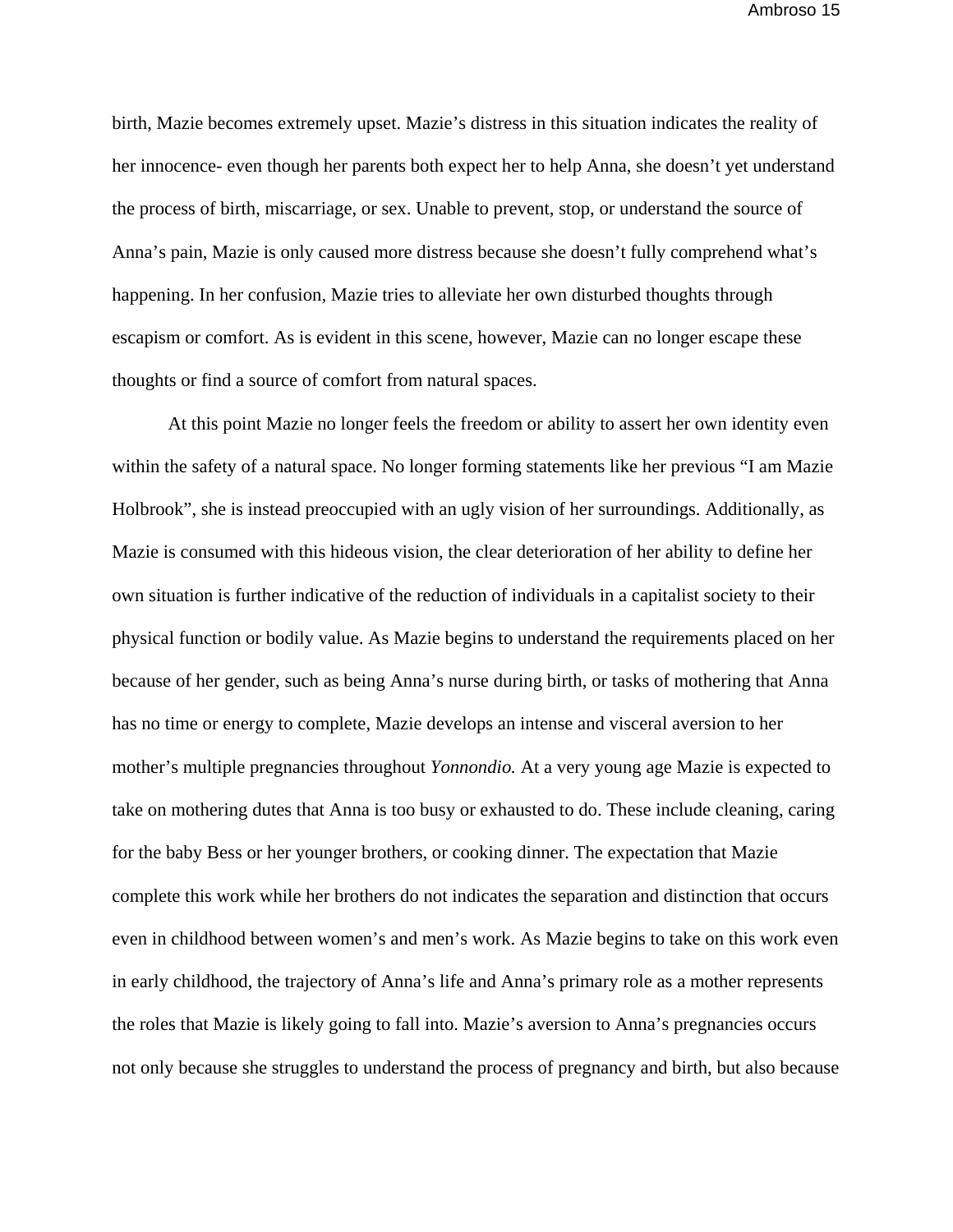the commodification of Anna's body as a reproductive system represents what could happen to Mazie in the future, while causing mother and daughter physical and psychological pain. Anna becomes a clear example throughout *Yonnondio* of the ways in which Mazie's body will likely be exploited. Marriage, childbirth, and domestic work all take a toll on Anna's body and her well-being.

 Stressing the physical depletion that mothering exerts on Anna, in *Yonnondio* Olsen provides the reader with a progressive representation of motherhood. Olsen contrasts the consuming and constrictive aspects of motherhood with Anna's unwavering determination to provide her children with a life better than her own. Negating the idea that mothering is an innate ability or instinct possessed by women, Olsen encourages her reader to be sympathetic to Anna even when she fails to succeed at being a good mother. As the closest person to Mazie, Anna has a profound impact on her development. In many ways Anna's influence is well-intentioned but still detrimental to Mazie.

 While the reader may initially blame Anna for physically beating and verbally abusing Mazie, Olsen subtly encourages the reader to develop sympathy for Anna, as she personifies the effects of years and years of struggle and oppression, which have still failed to subdue her hope for a better future. Despite the initial blame that a reader may place on Anna for abusing her children, after further examination Anna's actions are an expression of the combined societal pressures and compiled hardships that Anna has to endure. Frustrated by her inability to care properly for her children or keep her home clean, and damaged herself by her husband's physical violence toward her, Anna resorts to verbal and physical violence. Overall, Olsen indicates that although Anna's direct actions are often damaging to her children, to place blame on her directly would be a further continuation of the systems and forces causing Anna's actions.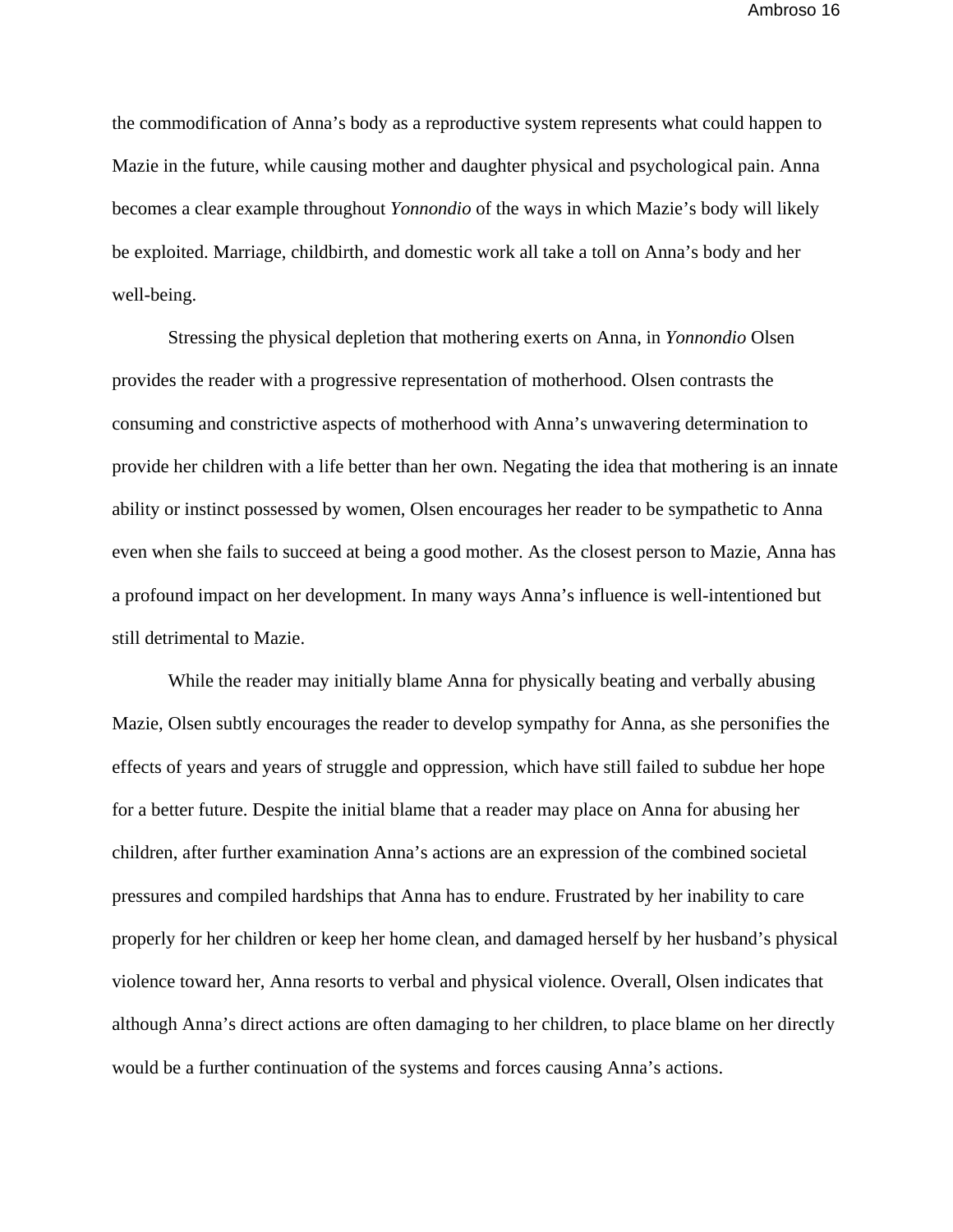While several critics emphasize the importance of the walk scene, most glaze over specifically the significance of the connection to nature for Mazie. While Cardoni states that "certainly Mazie's experience of selfness is a function of her mothers' touch. . .combined with the life from the earth", Cardoni focuses on Mazies relationship with her mother and does not give the second component of this equation enough attention (Cardoni 123). Focusing on Mazie and Anna's connection and experience of joyful self-fulfillment, which is definitely an essential focus of the scene, critics fail to give attention to Olsen's more subtle description of Mazie's connection to nature. As evident throughout the previous 'laying' scenes, when considered as a string of events throughout *Yonnondio*, they illustrate how Mazie's relationship with the natural world develops. What is for Mazie a comforting space that allows her to delve into her own mind or begin to formulate her own concept of individual identity, quickly loses any element of comfort as natural spaces within the novel become constricted by the invading presence of industrialization. As her family becomes increasingly entrenched and ensconced within industrial labor systems, Mazie develops a longing for these natural spaces that she has lost access to. The walk she takes with Anna is the only scene the reader sees in which Mazie is (temporarily) reunited with nature in a way that she has not experienced since the family's time on the farm. After leaving the farm Mazie's separation and detachment from natural spaces not only mirrors her increasing psychological distress, but is also indicative of the diminishing space available to her.

 Anna suffers from the same lack of personal space that Mazie does. Anna, however, experiences the lack of space in a more severe way that Mazie has yet to develop. While Jim has the freedom to leave the house for work, Anna's labor lies within the walls of her house, which gives her intense feelings of confinement and suffocation in the third stage of the novel. When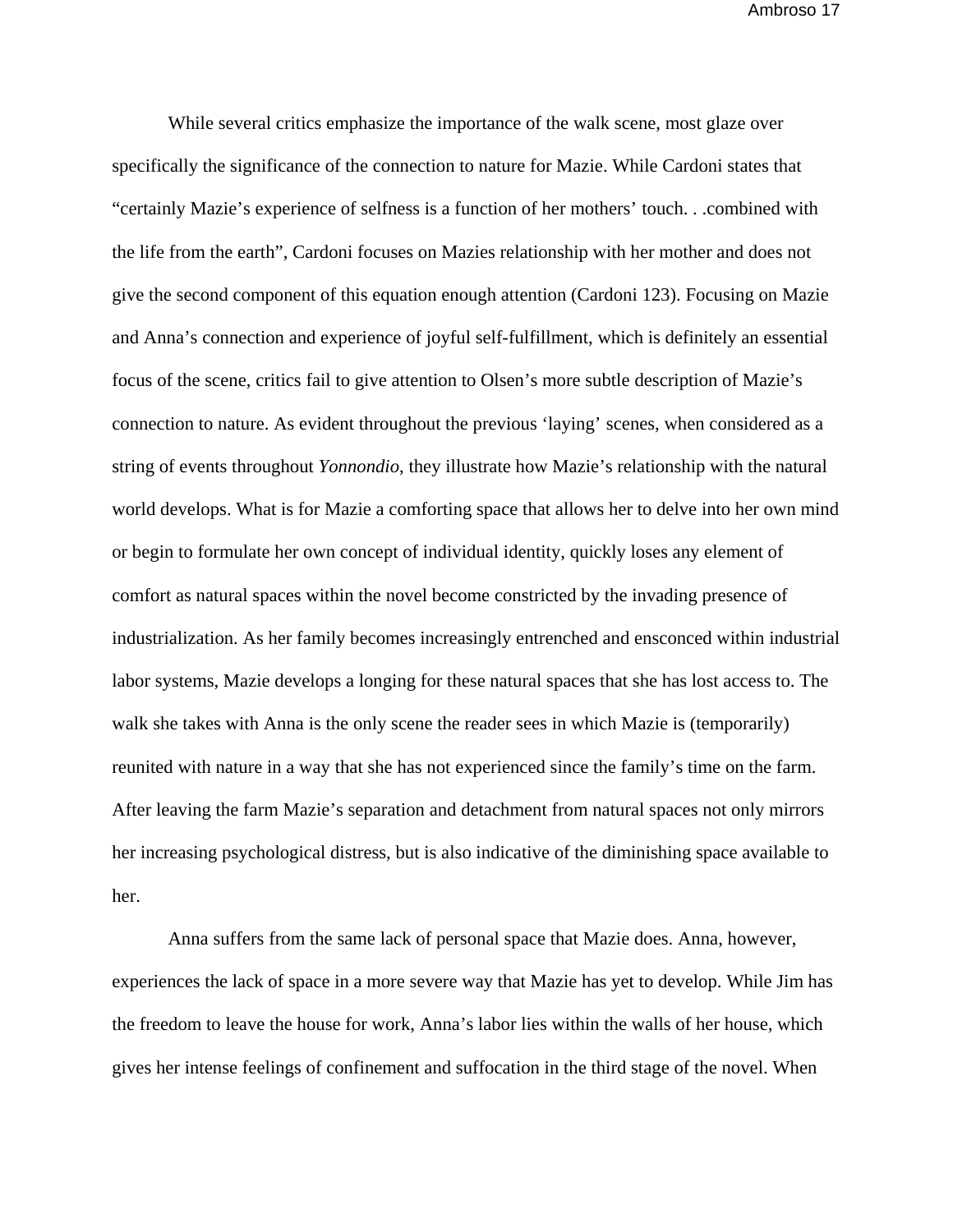the weather allows it, Anna takes her work into the yard, where she feels less confined. "Inside suffocated her (outside too when there was packing-house stench) but a need was in her to be out under a boundless sky, in unconfined air" (Olsen 133). As described earlier, the reference to the smell of the packing house (slaughterhouse) is significant- it implies that Anna's enjoyment of the outdoors is ruined not only on a surface level by the unappealing smell of the packing house, but also in a symbolic way, the packing house smell representing the intruding presence of industrialism that permeates Anna's life as well as the natural spaces that she enjoys. While Anna's motivation in this scene was primarily her seeking to get out of the stuffy, dirty house, this scene as well as Anna's transformation during the walk indicate that she feels a sense of tranquility and soothing effect from natural spaces that is similar to the comfort that Mazie experiences.

While Mazie experiences a deterioration of her ability to assert her own individuality in tandem with the impending expectations that she will take on the same roles of mothering that Anna upholds, Olsen presents in this singular scene the facilitation of a secure feeling of individuality by natural spaces. As Mazie grows older, she seems to become less and less able to exert a sense of self, especially because of the impending expectations associated with being a woman. In other words, readers understand that Mazie is primed to take Anna's role as mother and caregiver once she reaches adulthood. Yet despite Mazie's diminishing ability to assert her own individuality, Olsen highlights a moment when Mazie does seem able to assert a sense of self, and this scene takes place almost exclusively in natural--not industrial--spaces. In the final chapters of *Yonnondio,* Olsen delivers a scene in which Anna and Mazie both experience a joyful sense of security in their own individuality, largely brought on by their surroundings during a walk to gather dandelion leaves. As Cardoni is eager to point out, while Anna is singing, Mazie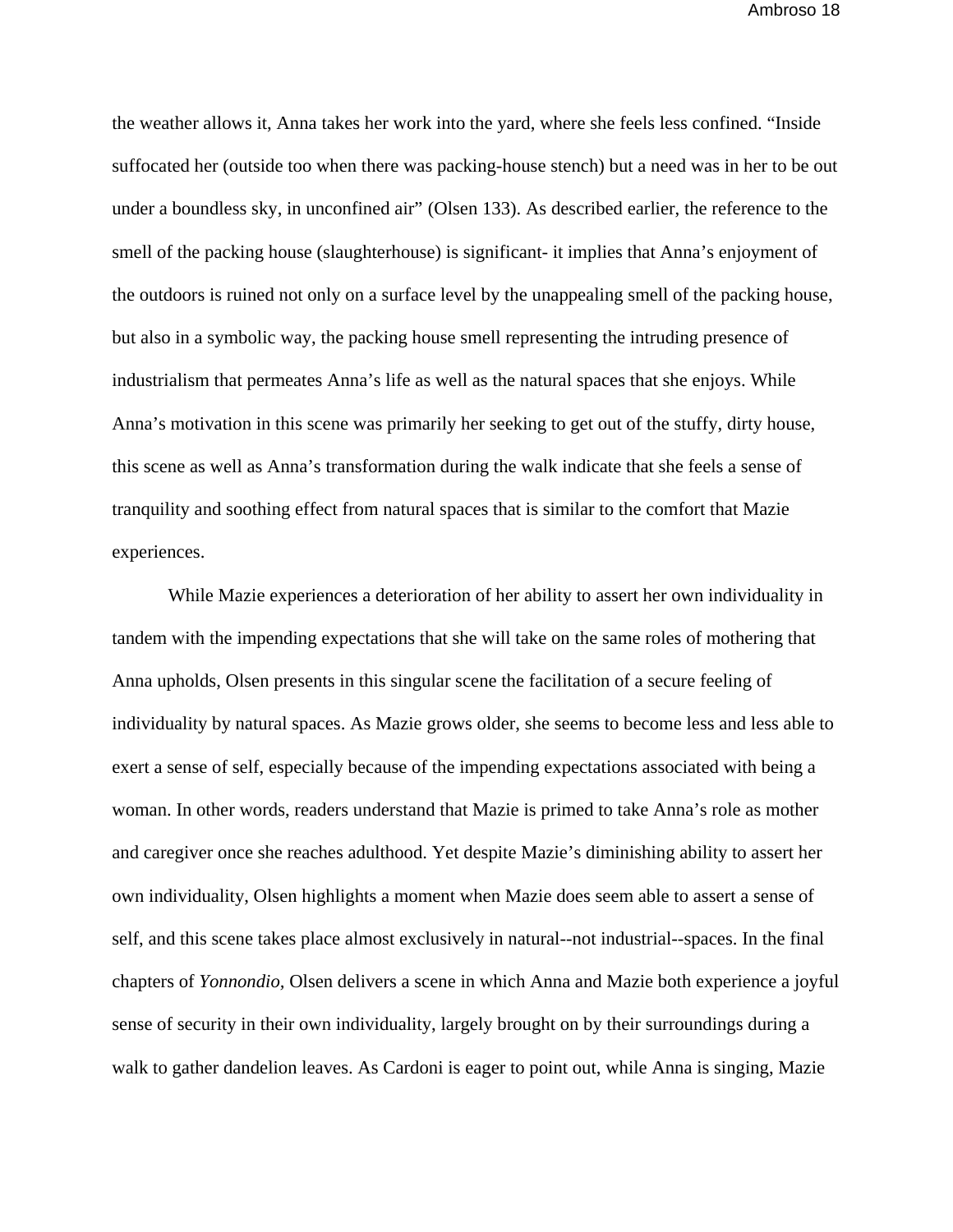does not speak throughout this passage, which further refutes Staub's assertion that selfness is mainly contingent on the ability of Olsen's characters to speak. Instead, Cardoni asserts that the selfness developed in this walk scene is developed with a mutuality and carefully balanced interdependence exhibited by both Anna and Mazie. Creating what Cardoni calls a "conjoined perspective" of mother and daughter, Mazie accepts her mother's care, which Anna can finally give without pain or sacrifice. Therefore, this scene further disproves Staub's argument, which is largely based on the description of Mazie's descent into madness and her isolation from all other characters.

Watching Anna, Mazie sees "that look was on her mother's face again, her eyes so shining and remote"(Olsen 123). Mazie at first feels fear when she watches Anna experience a secure selfness that is separated and remote from her identity as Mazie's mother. Following this fear, Mazie feels a strong sense of security that is unparalleled in the rest of *Yonnondio.* As Anna begins to stroke her hair, Mazie feels "cocooned. . .into happiness and intactness and selfness. Soft wove the bliss round hurt and fear and want and shame. . .up from the grasses, from the earth, from the broad tree trunk at their back" (Olsen 123). With this fleeting moment Olsen suggests that a stable and secure sense of selfness, supported by the presence of comforting natural imagery, restores Mazie to a sense of intactness in her own body. Creating an image of strength and firm support literally rooted in the earth, Mazie sits supported by this tree at the end of the scene. Contrasting the moments when Anna feels constricted and trapped by literal physical settings (mainly the house in this section of the novel), the openness of this space is freeing.

Faulkner discusses the walk with reverence, stating "this scene is the glowing center of *Yonnondio*, its power reaches backward and forward through the gritty darkness of the story,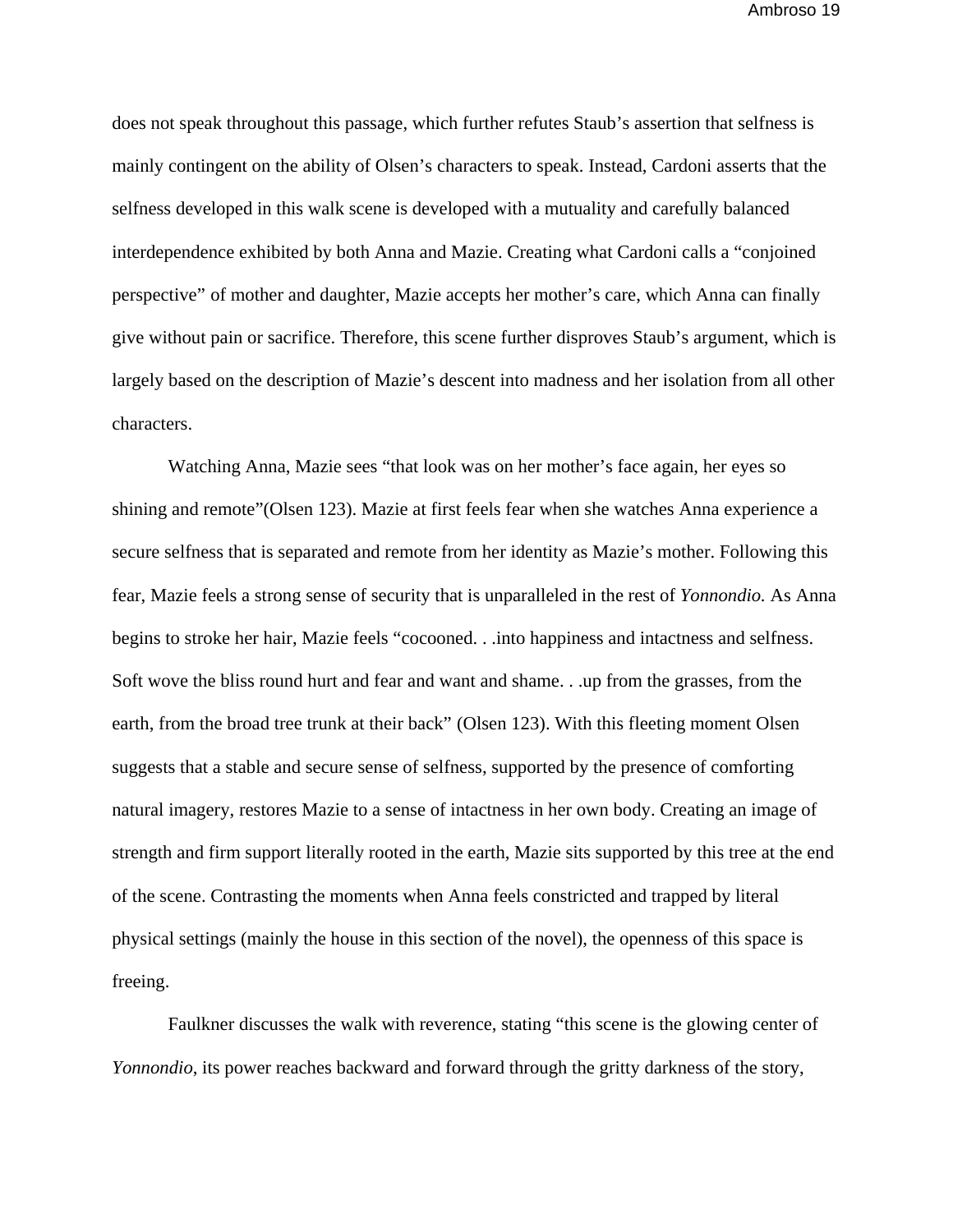making poverty and fragmentation seem even more intolerable, simply because we have caught a glimpse of this rich unity." While many critics discuss the sense of selfness and transformative individuality experienced by both Anna and Mazie in this scene, none give the full attention deserved by the influence of natural spaces. Cardoni comes close, stating "certainly Mazie's experience of selfness is a function of her mother's touch and soothing presence combined with the life from the earth", however neither Cardoni nor other critics emphasize the power of this natural setting, or its significance in conjunction with the other descriptions of natural spaces within the novel. Olsen specifically describes the honeysuckle and Catalpo tree that Anna remembers from her childhood. Yet just as quickly as this feeling arrives, it is gone, as "the wind shifted, blew packing house" (Olsen 124). This moment of selfness is fleeting, as Anna and Mazie are overtaken once more by the dominating packing house.

## Works Cited

Cardoni, Agnes Toloczko. *Women's Ethical Coming-of-age : Adolescent Female Characters In the Prose Fiction of Tillie Olsen.* Lanham, Md.: University Press of America, 1998. Print.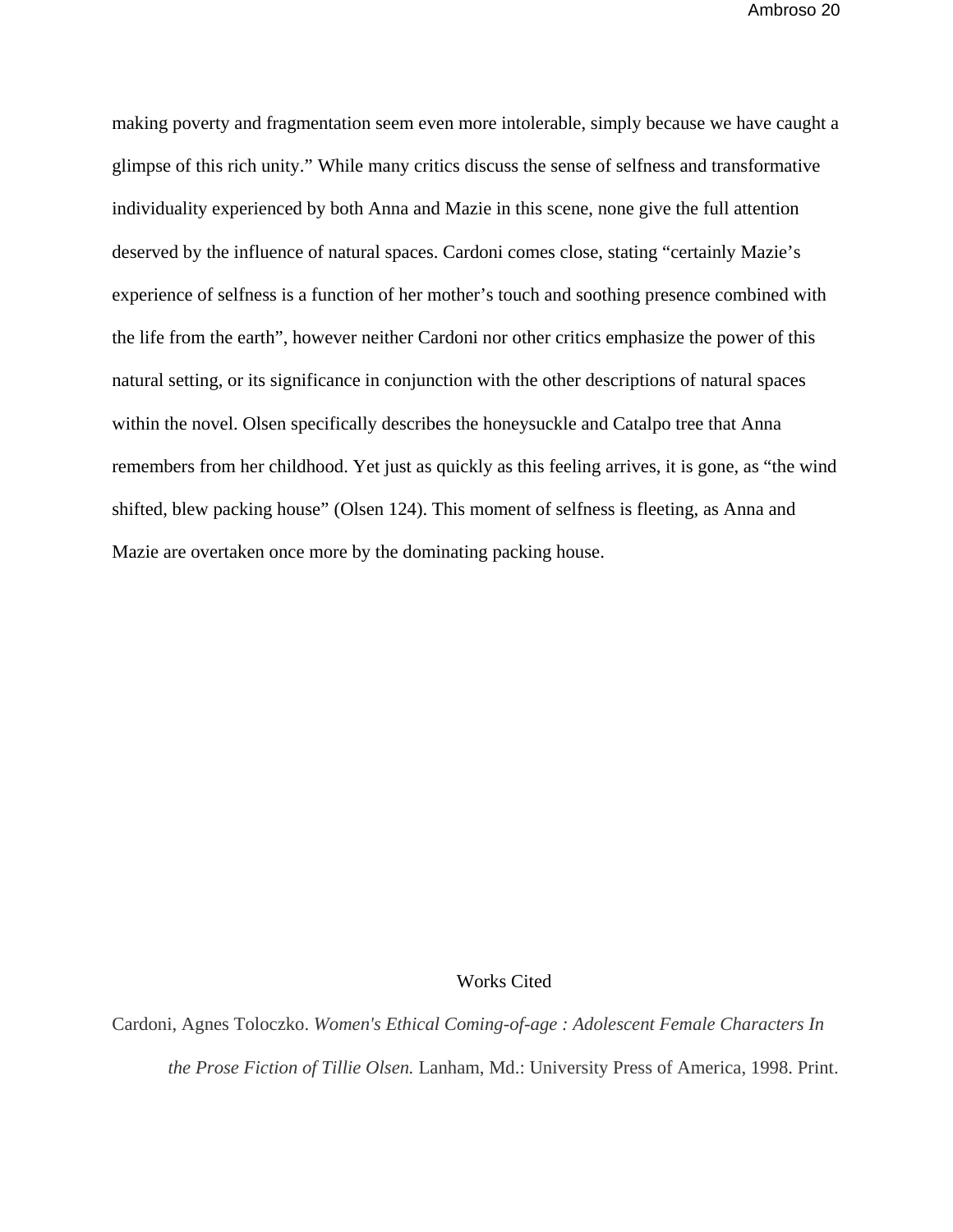**Faulkner, Mara.** *Protest and possibility in the writing of Tillie Olsen.* **University Press of Va., 1993.** *Book Review Digest Plus.* **Web. 19 Apr. 2011.** 

 **http://vnweb.hwwilsonweb.com.proxy.mcpl.lib.mo.us/hww/results/getResults.jhtml** 

## **\_DARGS=/hww/results/results\_common.jhtml.35**

Lee, Corinna K. "Documents of proletarian fiction: Tillie Olsen's Yonnondio: from the thirties." *Journal of Modern Literature*, vol. 36, no. 4, 2013, p. 113+. *Literature Resource Center*, http://link.galegroup.com.proxy177.nclive.org/apps/doc/A345277579/LitRC? u=ashv45734&sid=LitRC&xid=7ffd4d5b. Accessed 4 May 2018.

Olsen, Tillie. *Yonnondio : From the Thirties.* London: Virago, 1980. Print.

Pearlman, Mickey, and Werlock, Abby H. P. *Tillie Olsen.* Boston: G. K. Hall, Twayne Publishers, 1991. Print.

Staub, Michael. "The Struggle for 'Selfness' through Speech in Olsen's *Yonnondio: From the Thirties*." *Contemporary Literary Criticism*, edited by Jeffrey W. Hunter and Deborah A. Schmitt, vol. 114, Gale, 1999. *Literature Resource Center.* Accessed 18 Nov. 2017. Originally published in *Studies in American Fiction*, vol. 16, no. 2, Autumn 1988, pp. 131-139.